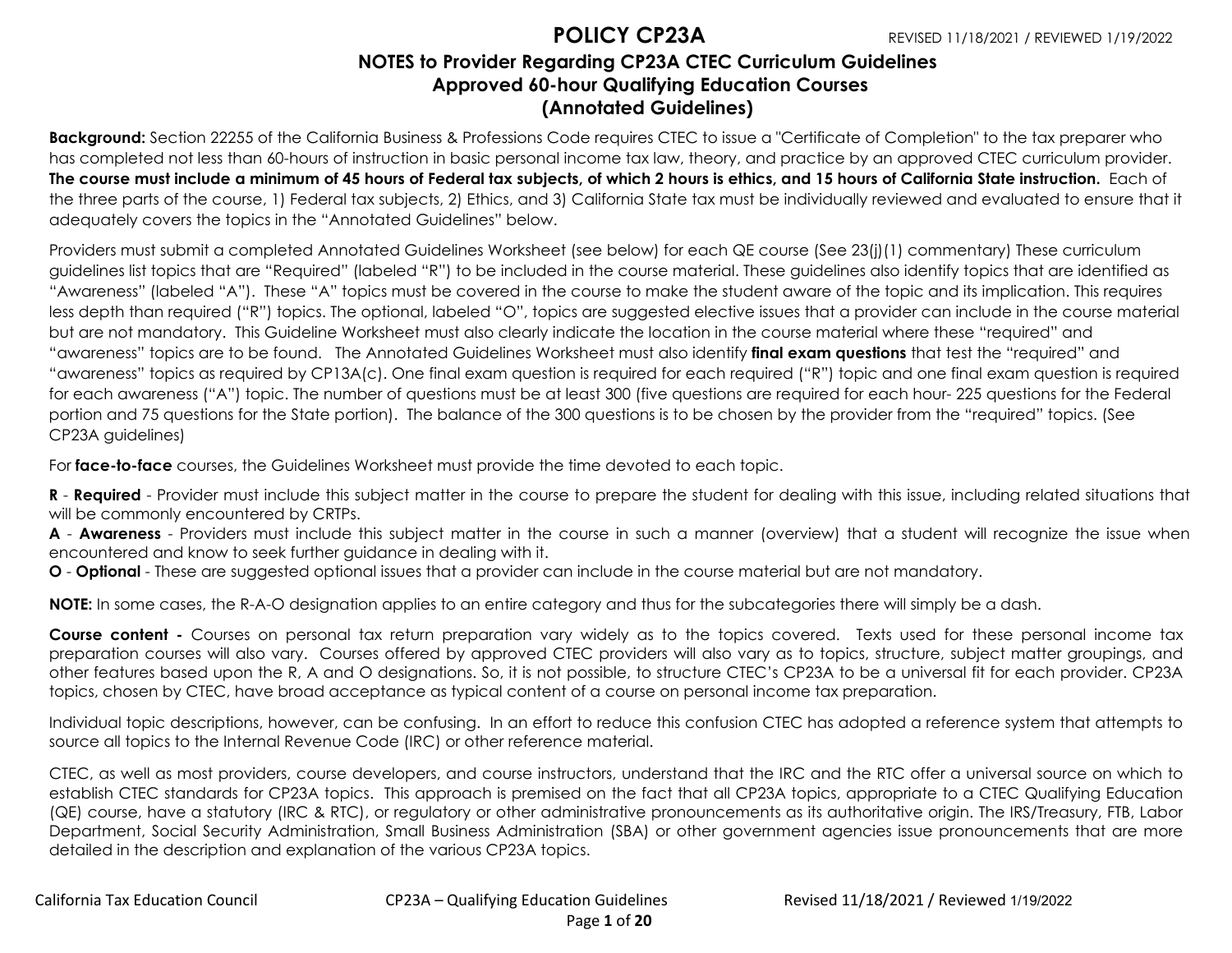Therefore, CTEC has chosen to identify, to the extent practical, its authoritative designation of the various CP23A topics. Reference is, therefore, made to the Internal Revenue Code (IRC) or the government publication that gives more detail as to the topic.

## **State of California Topics:**

CTEC recognizes that identifying the authoritative source of state tax topics is difficult. Therefore, CP23A provides a cross reference from the Internal Revenue Code (IRC) to the state Revenue and Taxation Code (RTC). The cross-reference system provides links that identify a federal IRC provision and provide information as to conformality, non-conformity. Stand-alone RTC provisions are identified in the topics that appear in the list of state CP23A topics.

## **Other issues:**

- 1. Updating C23A is an ongoing process and much more so now than in recent history.
- 2. Providers need not necessarily use the subject order of CP23A when designing a course.
- 3. Duplications of topics occur. Some duplications are the intentional result of topics that are relevant to more than one category. For example, Sec 121 sale of personal residence exclusion relates to both EXCLUSIONS FROM INCOME outline VI.A and to sales of property in VIII Gains and Losses – Sale or Other Dispositions of Property, outline VIII.C.1. The purpose of some duplications is less obvious. Therefore, duplications are intended to be cross-referenced.
- 4. CTEC Curriculum Provider Committee invites input for improvement.

| <b>Topics</b>                                    |                          | 2021/2022<br><b>Guidelines</b> | Page(s) of which<br>"required" and<br>"awareness"<br>topics are<br>covered in the<br>course material | Time<br>devoted<br>to each<br>topic | <b>Identify final</b><br>exam questions<br>that test the<br>"required" and<br>"awareness"<br>topics |
|--------------------------------------------------|--------------------------|--------------------------------|------------------------------------------------------------------------------------------------------|-------------------------------------|-----------------------------------------------------------------------------------------------------|
| I. General Filing Issues                         |                          |                                |                                                                                                      |                                     |                                                                                                     |
| A. Ethics & Tax Practice                         |                          |                                |                                                                                                      |                                     |                                                                                                     |
| 1. General Ethics and Compliance Subjects        | (CIR 230 Subparts A & B) | R                              |                                                                                                      |                                     |                                                                                                     |
| 2. Due Diligence: EIC, CTC, ACTC, ODC, AOTC, HOH | Form 8867                | $\mathbf R$                    |                                                                                                      |                                     |                                                                                                     |
| 3. Preparer Penalties                            |                          |                                |                                                                                                      |                                     |                                                                                                     |
| a. Due Diligence                                 | Sec $6695(g)$            | $\mathbb{R}$                   |                                                                                                      |                                     |                                                                                                     |
| b. Understatement of Liability (Negligence)      | Sec $6694(a)$            | $\mathbb{R}$                   |                                                                                                      |                                     |                                                                                                     |
| c. Intentional Disregard of Rules                | Sec 6694(b)              | $\mathbf R$                    |                                                                                                      |                                     |                                                                                                     |
| d. Unreasonable Position                         | Sec $6694(a)$            | $\mathbb{R}$                   |                                                                                                      |                                     |                                                                                                     |
| e. Willful or Reckless Conduct                   | Sec 6694(b)              | A                              |                                                                                                      |                                     |                                                                                                     |
| 4. Signing Returns                               | Sec 6061                 | $\mathbb{R}$                   |                                                                                                      |                                     |                                                                                                     |
| a. General (signed in accordance/wet signature)  | sec 6061(a)              | $\mathbb{R}$                   |                                                                                                      |                                     |                                                                                                     |
| b. Electronic signatures                         | Sec 6061(b)              | R                              |                                                                                                      |                                     |                                                                                                     |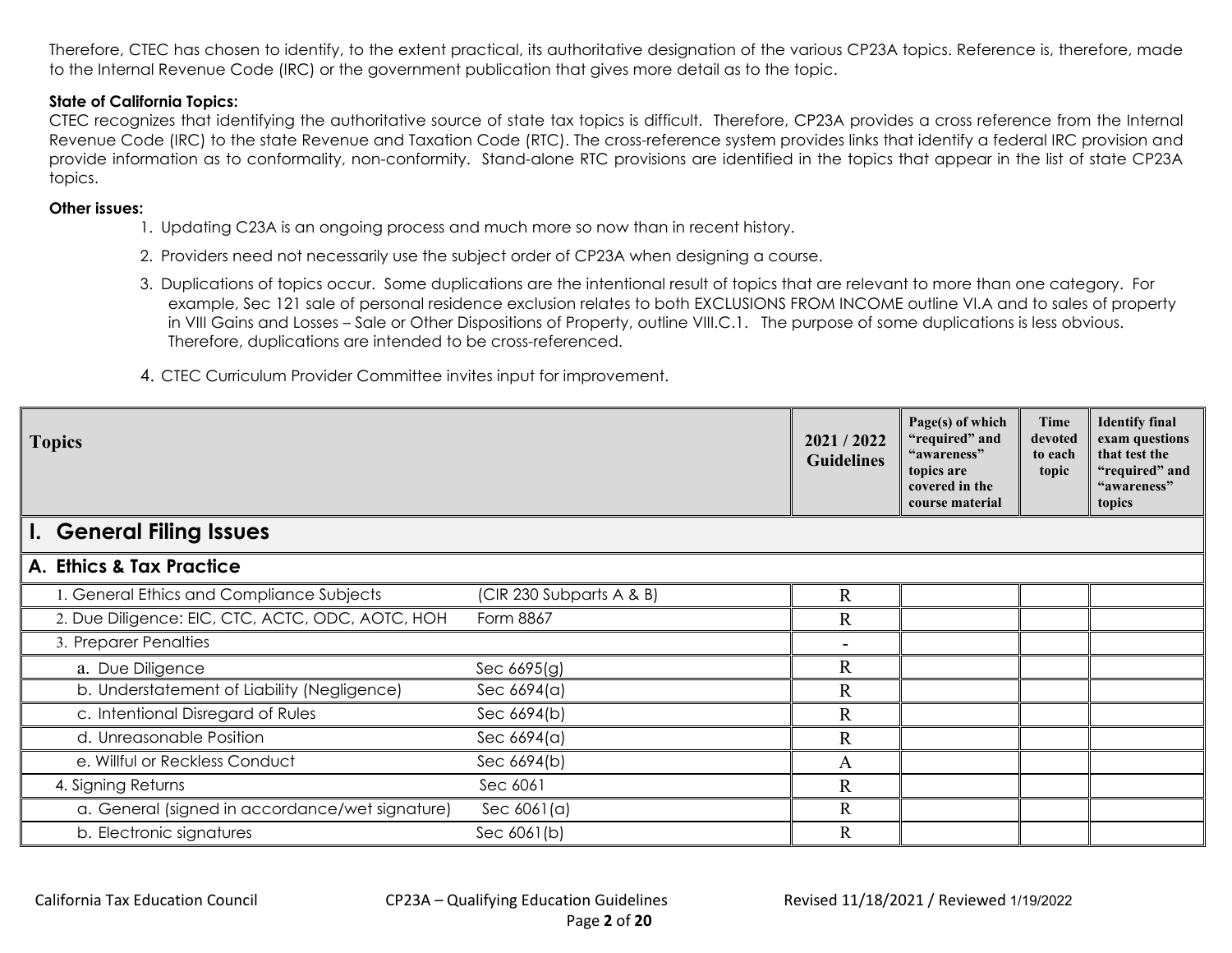| <b>Topics</b>                                                                           |                                             | 2021/2022<br><b>Guidelines</b> | Page(s) of which<br>"required" and<br>"awareness"<br>topics are<br>covered in the<br>course material | Time<br>devoted<br>to each<br>topic | <b>Identify final</b><br>exam questions<br>that test the<br>"required" and<br>"awareness"<br>topics |
|-----------------------------------------------------------------------------------------|---------------------------------------------|--------------------------------|------------------------------------------------------------------------------------------------------|-------------------------------------|-----------------------------------------------------------------------------------------------------|
| <b>B. WHO MUST FILE A RETURN?</b>                                                       | Sec 6012, TCJA Sec 11041                    | $\bf{R}$                       |                                                                                                      |                                     |                                                                                                     |
| C. VARIOUS TAXES CONTRASTED WITH INCOME TAX                                             | Differentiate from Income Tax               | $\mathbf{A}$                   |                                                                                                      |                                     |                                                                                                     |
| 1. Gift and Estate - Transfer Taxes                                                     | Sec 2503(b), 2001, Form 706, & 709          | $\overline{\phantom{a}}$       |                                                                                                      |                                     |                                                                                                     |
| 2. Sales & Use Taxes -                                                                  | <b>Local Assessment</b>                     |                                |                                                                                                      |                                     |                                                                                                     |
| 3. Property Taxes - Real Estate                                                         | County on Assessed Value                    | $\blacksquare$                 |                                                                                                      |                                     |                                                                                                     |
| 4. Personal Property                                                                    | i.e. DMV Ad Valorem tax                     | $\overline{\phantom{a}}$       |                                                                                                      |                                     |                                                                                                     |
| 5. Luxury (excise) Tax                                                                  | Section 4001-5000C                          |                                |                                                                                                      |                                     |                                                                                                     |
| 6. Self-Employment Tax                                                                  | Sec 1401, Sec 6017                          | $\overline{\phantom{a}}$       |                                                                                                      |                                     |                                                                                                     |
| 7. Employment Taxes -                                                                   |                                             |                                |                                                                                                      |                                     |                                                                                                     |
| a. FUTA                                                                                 | Section 3301-3311                           | $\overline{\phantom{a}}$       |                                                                                                      |                                     |                                                                                                     |
| b. SDI                                                                                  | State assessed disability tax               |                                |                                                                                                      |                                     |                                                                                                     |
| c. FICA                                                                                 |                                             |                                |                                                                                                      |                                     |                                                                                                     |
| i.<br>Employee                                                                          | Sec 3101, 3102                              | $\blacksquare$                 |                                                                                                      |                                     |                                                                                                     |
| ii. Employer                                                                            | Sec 3111 & 3112                             |                                |                                                                                                      |                                     |                                                                                                     |
| 8. Various Individual Income Tax Forms 1040 & 1040SR Awareness Overview. IRC Sec 1-1563 |                                             | ٠                              |                                                                                                      |                                     |                                                                                                     |
| D. SPECIAL TAX PROVISIONS AND VARIOUS PENALTY TAXES                                     |                                             | $\blacksquare$                 |                                                                                                      |                                     |                                                                                                     |
| 1. Alternative minimum taxes - TCJA modifications                                       | Sec 55-59                                   | $\mathbf{A}$                   |                                                                                                      |                                     |                                                                                                     |
| Early withdrawal from pension or IRA<br>2.                                              | Sec 72(t)                                   | $\mathbf R$                    |                                                                                                      |                                     |                                                                                                     |
| <b>Tax on Prohibited Transactions</b><br>3.                                             | Sec 4975                                    | $\Omega$                       |                                                                                                      |                                     |                                                                                                     |
| <b>Excess Accumulation Penalty</b><br>4.                                                | Sec 4973                                    | $\Omega$                       |                                                                                                      |                                     |                                                                                                     |
| 5. Net Investment Income Tax (NIIT)                                                     | Sec 1411                                    | $\mathbf{A}$                   |                                                                                                      |                                     |                                                                                                     |
| Repayment of Coronavirus-related Distributions<br>6.                                    | CARES ACT Sec 2202                          | $\bf R$                        |                                                                                                      |                                     |                                                                                                     |
| 7. PPP loans Forgiveness & Expenses                                                     | CARES ACT Sec 1106(b)/Loan                  | $\bf R$                        |                                                                                                      |                                     |                                                                                                     |
| Economic Injury Disaster Loan Grants (EIDL)<br>8.                                       | CARES ACT Sec 1110                          | $\bf R$                        |                                                                                                      |                                     |                                                                                                     |
| <b>Economic Impact Payments</b><br>9.                                                   | American Rescue Plan Act of 2021 (H.R/1319) | A                              |                                                                                                      |                                     |                                                                                                     |
| 10. Restaurant Revitalization Grants                                                    |                                             | $\mathbf A$                    |                                                                                                      |                                     |                                                                                                     |
| E. WHEN ARE INCOME TAX RETURNS DUE?                                                     | SEC 6072                                    | $\mathbf R$                    |                                                                                                      |                                     |                                                                                                     |
| F. WHERE & HOW ARE RETURNS FILED AND PAYMENTS MADE?                                     | SEC 6091                                    | $\mathbf R$                    |                                                                                                      |                                     |                                                                                                     |
| <b>G. EXTENSIONS OF TIME TO FILE</b>                                                    | Sec 6081                                    | $\mathbf R$                    |                                                                                                      |                                     |                                                                                                     |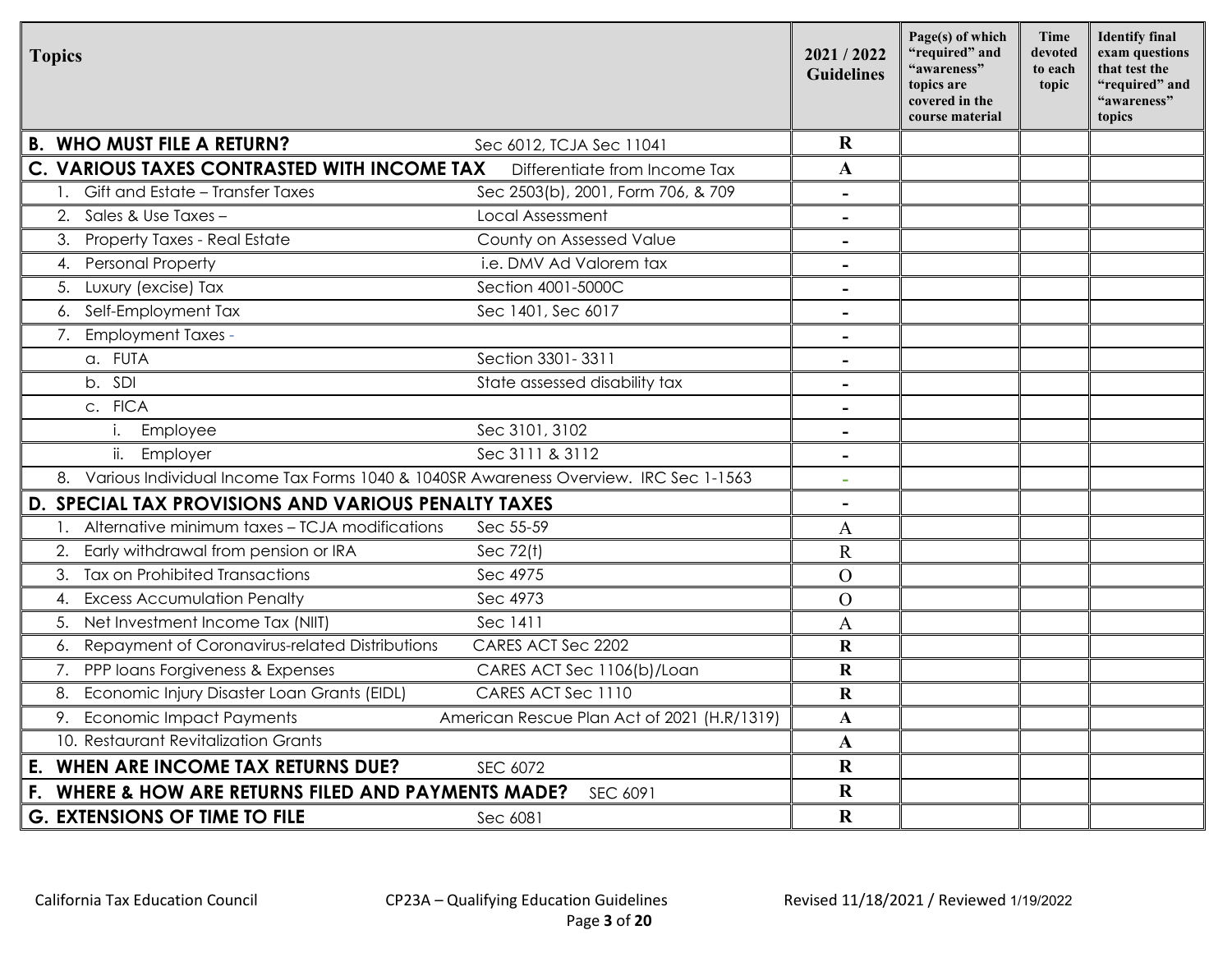| <b>Topics</b>                                            |                                           | 2021/2022<br><b>Guidelines</b> | Page(s) of which<br>"required" and<br>"awareness"<br>topics are<br>covered in the<br>course material | Time<br>devoted<br>to each<br>topic | <b>Identify final</b><br>exam questions<br>that test the<br>"required" and<br>"awareness"<br>topics |
|----------------------------------------------------------|-------------------------------------------|--------------------------------|------------------------------------------------------------------------------------------------------|-------------------------------------|-----------------------------------------------------------------------------------------------------|
| <b>H. MISCELLANEOUS FILING ISSUES</b>                    |                                           |                                |                                                                                                      |                                     |                                                                                                     |
| 1. Accounting Methods – With TCJA Modifications          |                                           | A                              |                                                                                                      |                                     |                                                                                                     |
| a. Cash                                                  | Sec $446(c)(1)$                           | A                              |                                                                                                      |                                     |                                                                                                     |
| b. Inventory                                             | Sec 471, 475                              | $\mathbf{A}$                   |                                                                                                      |                                     |                                                                                                     |
| c. Accrual                                               | Sec $446(c)(2)$ , Reg 1.446-1(a)(4)(i)    | A                              |                                                                                                      |                                     |                                                                                                     |
| d. Small Business Exception                              | Sec 471(c)(1)(B)                          | A                              |                                                                                                      |                                     |                                                                                                     |
| 2. Accounting Periods - General                          | Sec 441                                   | $\mathbf{A}$                   |                                                                                                      |                                     |                                                                                                     |
| 3. Electronic filing (e-file)                            | Sec 6011(e), Reg Sec 1.6011-7, 301.6011-7 | $\mathbf R$                    |                                                                                                      |                                     |                                                                                                     |
| 4. Kiddie Tax Calculation                                | Sec 1(g); Pub 929; Form 8814, 8815        | $\mathbf R$                    |                                                                                                      |                                     |                                                                                                     |
| <b>TAXPAYER PENALTIES - INCOME TAX RELATED</b>           |                                           | $\overline{\phantom{a}}$       |                                                                                                      |                                     |                                                                                                     |
| 1. Failure to File a Return                              | Sec. $6651(a)(1)$                         | $\mathbb{R}$                   |                                                                                                      |                                     |                                                                                                     |
| 2. Failure to Pay                                        | Sec. $6651(a)(2)$                         | $\mathbb{R}$                   |                                                                                                      |                                     |                                                                                                     |
| 3. Negligence or Intentional Disregard                   | Sec. 6662(a)(1) 6662(c)                   | A                              |                                                                                                      |                                     |                                                                                                     |
| 4. Substantial Understatement                            | Sec. 6662(b)(2) 6662(d)                   | A                              |                                                                                                      |                                     |                                                                                                     |
| 5. Underpayment of Estimated Taxes                       | Sec. 6654, 6621                           | A                              |                                                                                                      |                                     |                                                                                                     |
| 6. Dishonored Check                                      | Sec. 6657                                 | $\mathbf{A}$                   |                                                                                                      |                                     |                                                                                                     |
| 7. Fraud                                                 | Sec. 6663                                 | A                              |                                                                                                      |                                     |                                                                                                     |
| <b>Excessive Claim for Refund</b><br>8.                  | Sec. 6676(b)                              | A                              |                                                                                                      |                                     |                                                                                                     |
| 9. Frivolous Return                                      | Sec. 6702                                 | A                              |                                                                                                      |                                     |                                                                                                     |
| 10. Failure to File Information Returns (1099-MISC, NEC) | Sec. 6041, 6721                           | A                              |                                                                                                      |                                     |                                                                                                     |
| 11. Above the Line Charitable Penalty                    | Sec 6662(i)                               | $\mathbf{A}$                   |                                                                                                      |                                     |                                                                                                     |
| <b>INTEREST ON OVERPAYMENT</b>                           | Sec 6601, Rate in Sec 6621                | A                              |                                                                                                      |                                     |                                                                                                     |
| <b>K. FILING RESPONSIBILITIES</b>                        |                                           | $\mathbf R$                    |                                                                                                      |                                     |                                                                                                     |
| Preparer Identification Number (PTIN)                    | Sec $6109(a)(4)$                          | $\blacksquare$                 |                                                                                                      |                                     |                                                                                                     |
| 2.<br>Retention of Records of Returns Prepared           | Sec 6701(b)                               |                                |                                                                                                      |                                     |                                                                                                     |
| L. AMENDED RETURNS                                       |                                           | $\bf R$                        |                                                                                                      |                                     |                                                                                                     |
| 1. What Form and When to file                            | Tax Topic 308, Form 1040X, Form 843       | $\overline{\phantom{0}}$       |                                                                                                      |                                     |                                                                                                     |
| 2. Electronic Filing                                     | IR-2020-107, IR-2020-182                  | -                              |                                                                                                      |                                     |                                                                                                     |
| 3. Superseded Tax Return                                 | IRM 21.6.7.4.10 (10-01-2021)              | $\mathbf{A}$                   |                                                                                                      |                                     |                                                                                                     |
| M. INNOCENT AND INJURED SPOUSE ISSUES                    | SEC 6015                                  | $\mathbf A$                    |                                                                                                      |                                     |                                                                                                     |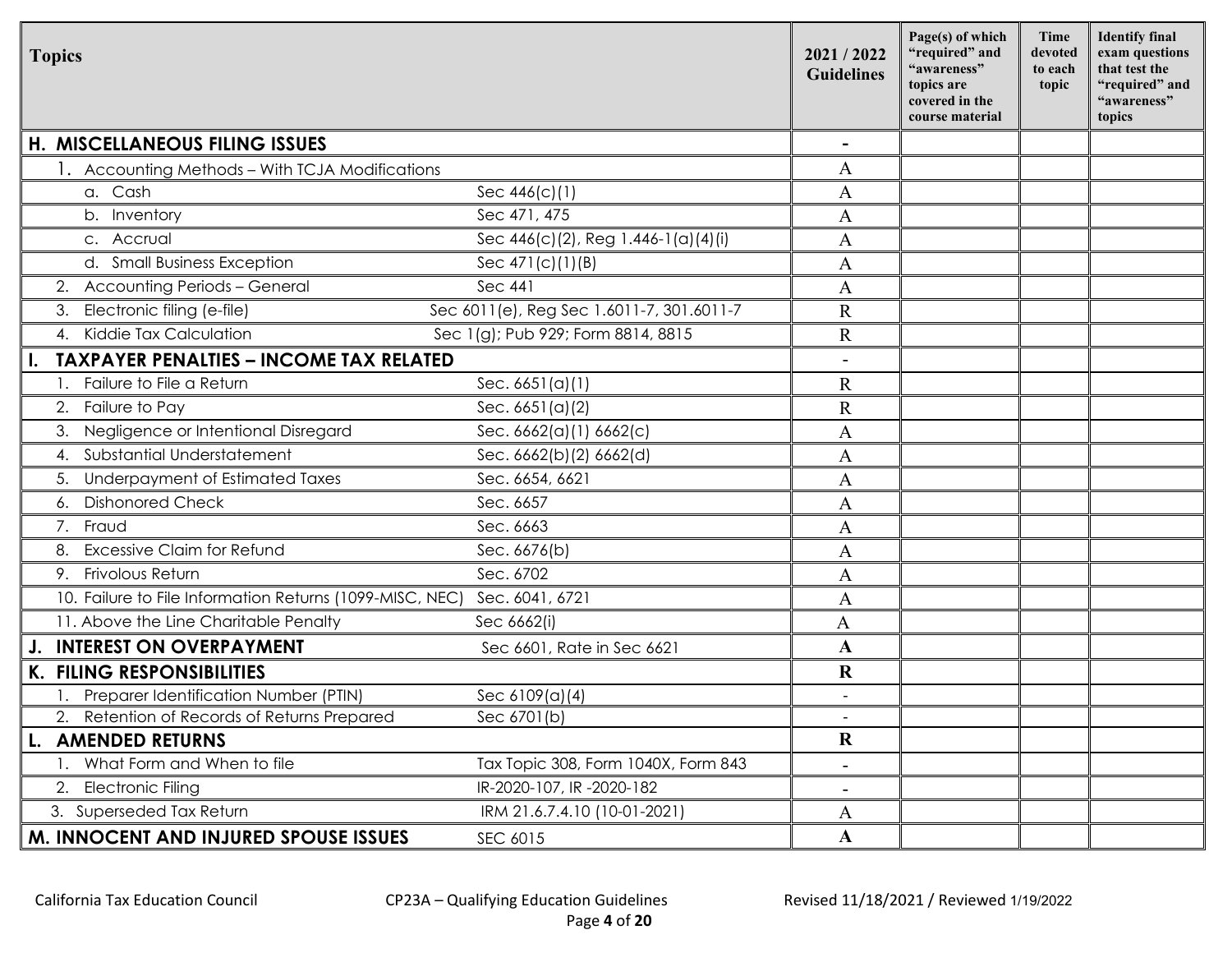| <b>Topics</b> |                                               |                                         | 2021/2022<br><b>Guidelines</b> | Page(s) of which<br>"required" and<br>"awareness"<br>topics are<br>covered in the<br>course material | Time<br>devoted<br>to each<br>topic | <b>Identify final</b><br>exam questions<br>that test the<br>"required" and<br>"awareness"<br>topics |
|---------------|-----------------------------------------------|-----------------------------------------|--------------------------------|------------------------------------------------------------------------------------------------------|-------------------------------------|-----------------------------------------------------------------------------------------------------|
|               | 1. Innocent Spouse Relief                     | Sec $6015(a)$ & $(b)$                   | $\overline{\phantom{a}}$       |                                                                                                      |                                     |                                                                                                     |
|               | 2. Separation of Liability Relief             | Sec 6015(d)                             | $\blacksquare$                 |                                                                                                      |                                     |                                                                                                     |
|               | 3. Equitable Relief                           | Sec 6015(e)                             | $\overline{\phantom{a}}$       |                                                                                                      |                                     |                                                                                                     |
|               | <b>II. FILING STATUS &amp; QUALIFICATIONS</b> |                                         |                                |                                                                                                      |                                     |                                                                                                     |
|               | A. FILING STATUS                              | PUB 17, PUB 501                         | $\mathbf R$                    |                                                                                                      |                                     |                                                                                                     |
|               | 1. Single                                     | Sec $1(c)$                              | $\overline{\phantom{a}}$       |                                                                                                      |                                     |                                                                                                     |
| 2.            | <b>Married Joint</b>                          | Sec 1(a), 7703, 6013                    | $\overline{\phantom{a}}$       |                                                                                                      |                                     |                                                                                                     |
| 3.            | <b>Married Filing Separate</b>                | Sec $1(d)$                              | $\overline{\phantom{a}}$       |                                                                                                      |                                     |                                                                                                     |
| 4.            | <b>Head of Household</b>                      | Sec $1(b)$                              | -                              |                                                                                                      |                                     |                                                                                                     |
| 5.            | Married Head of Household                     | Sec $2(c)$                              | $\overline{\phantom{a}}$       |                                                                                                      |                                     |                                                                                                     |
|               | 6. Qualifying Widow(er) with Dependent Child  | Sec 2(a)                                | ۰                              |                                                                                                      |                                     |                                                                                                     |
|               | 7. Registered Domestic Partners               | FTB Pub 737                             | ۰                              |                                                                                                      |                                     |                                                                                                     |
|               | <b>B. SPECIAL SITUATIONS</b>                  |                                         | $\blacksquare$                 |                                                                                                      |                                     |                                                                                                     |
|               | 1. Divorce & Separation                       | 7703(b)(1) & (b)(2), Pub 504            | $\mathbb{R}$                   |                                                                                                      |                                     |                                                                                                     |
|               | 2. Decedent                                   | Sec 7703(b)(1) & (b)(2), Pub 17, 559    | $\mathbb{R}$                   |                                                                                                      |                                     |                                                                                                     |
|               | a. Refund Deceased Taxpayer                   | Form 1310                               | A                              |                                                                                                      |                                     |                                                                                                     |
|               | 3. Married to a Nonresident Alien             | Sec 7701(b), Sec 6013(g), Pub 519       | A                              |                                                                                                      |                                     |                                                                                                     |
|               | <b>III. DEPENDENTS</b>                        |                                         |                                |                                                                                                      |                                     |                                                                                                     |
|               | A. QUALIFIED CHILD                            | Sec 152(c)                              | $\mathbf R$                    |                                                                                                      |                                     |                                                                                                     |
|               | 1. Residency Test (Principal place of abode)  | Sec 152(c)(1)(B)                        | $\overline{\phantom{a}}$       |                                                                                                      |                                     |                                                                                                     |
|               | 2. Relationship Test                          | Sec 152(c)(1)(A)                        | $\overline{\phantom{a}}$       |                                                                                                      |                                     |                                                                                                     |
|               | 3. Age Test                                   | Sec 152(c)(1)(C)                        | $\overline{\phantom{a}}$       |                                                                                                      |                                     |                                                                                                     |
|               | 4. Joint Return Test                          | Sec 152(b)(1(E)                         | $\overline{\phantom{a}}$       |                                                                                                      |                                     |                                                                                                     |
|               | 5. Cannot Be Self-Supporting                  | Sec 152(c)(1)(D)                        | $\overline{\phantom{a}}$       |                                                                                                      |                                     |                                                                                                     |
|               | <b>B. QUALIFIED RELATIVE</b>                  | Sec 152(c)                              | $\mathbf R$                    |                                                                                                      |                                     |                                                                                                     |
|               | Relationship or Member of the Household Test  | Sec 152(d)(2)(A)-(G), 152(d)(2)(H)      | $\overline{\phantom{a}}$       |                                                                                                      |                                     |                                                                                                     |
| 2.            | Gross Income Test                             | Sec 152(d)(1)(B)                        | -                              |                                                                                                      |                                     |                                                                                                     |
| 3.            | Joint Return Test                             | Sec 152(b)(2)                           | $\overline{\phantom{a}}$       |                                                                                                      |                                     |                                                                                                     |
|               | 4. Citizenship/Residence Test                 | Sec 152(b)(3)                           | ۰                              |                                                                                                      |                                     |                                                                                                     |
|               | a. TIN Requirement                            | Sec $151(e)$                            |                                |                                                                                                      |                                     |                                                                                                     |
|               | 5. Support Test                               | Sec 152(d)(1)(C)                        | $\blacksquare$                 |                                                                                                      |                                     |                                                                                                     |
|               | California Tax Education Council              | CP23A - Qualifying Education Guidelines |                                | Revised 11/18/2021 / Reviewed 1/19/2022                                                              |                                     |                                                                                                     |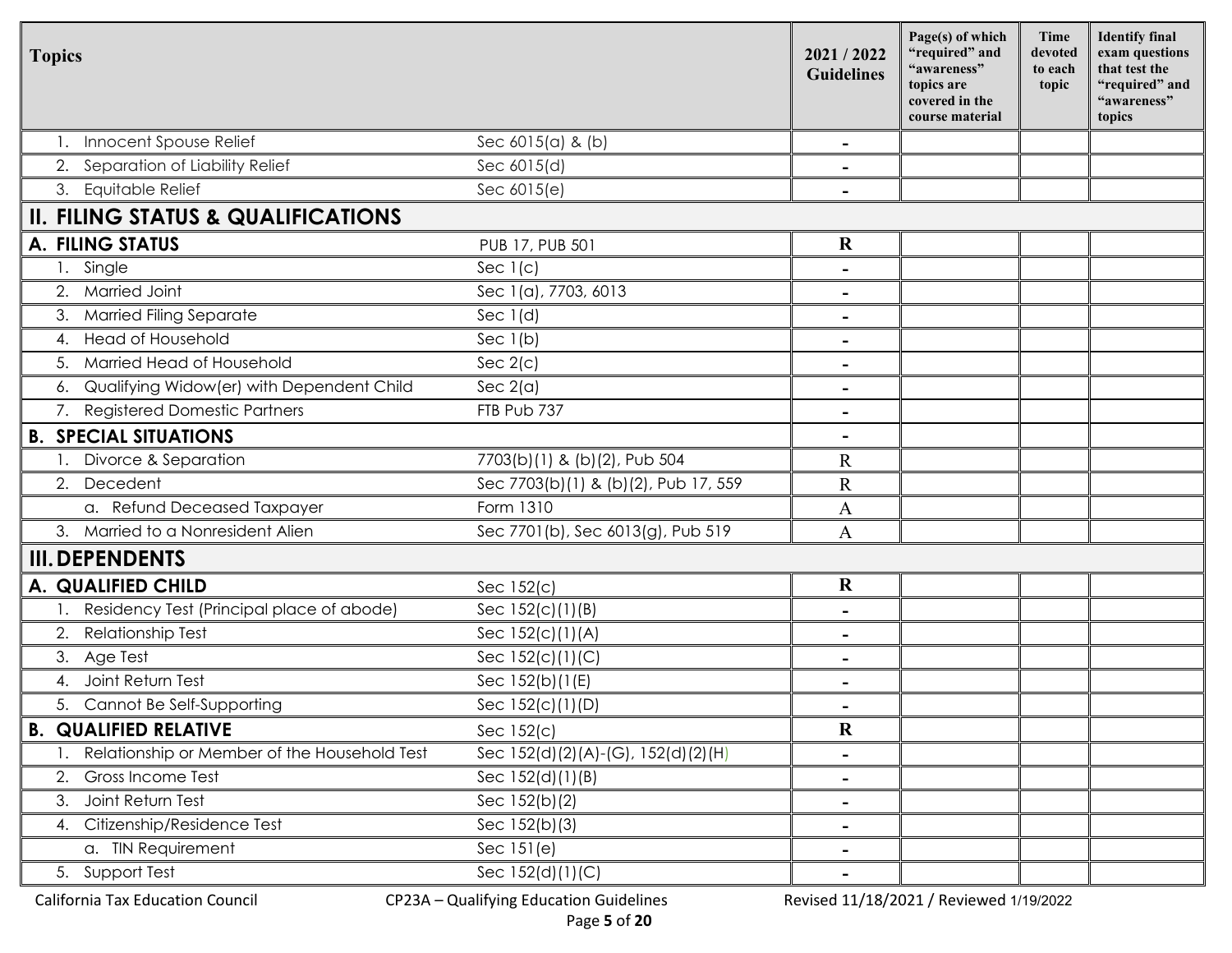| <b>Topics</b>                                  |                                      | 2021/2022<br><b>Guidelines</b> | Page(s) of which<br>"required" and<br>"awareness"<br>topics are<br>covered in the<br>course material | Time<br>devoted<br>to each<br>topic | <b>Identify final</b><br>exam questions<br>that test the<br>"required" and<br>"awareness"<br>topics |
|------------------------------------------------|--------------------------------------|--------------------------------|------------------------------------------------------------------------------------------------------|-------------------------------------|-----------------------------------------------------------------------------------------------------|
| <b>C. SPECIAL SITUATIONS</b>                   |                                      |                                |                                                                                                      |                                     |                                                                                                     |
| 1. Children of Divorced Parents                | Sec 152(e)                           | $\mathbb{R}$                   |                                                                                                      |                                     |                                                                                                     |
| a. Dependency Release                          | Form 8332                            | $\mathbb{R}$                   |                                                                                                      |                                     |                                                                                                     |
| b. Tie Breaker Rules                           | Sec 152(e)(1)(B)                     | $\mathbf R$                    |                                                                                                      |                                     |                                                                                                     |
| Taxpayer Claimed as a Dependent Another<br>2.  | Sec 151(b) & 151(c)                  | A                              |                                                                                                      |                                     |                                                                                                     |
| 3. Multiple Support Agreements                 | Sec 152(e)(5), Form 2120             | A                              |                                                                                                      |                                     |                                                                                                     |
| IV. TAX PAYMENT ISSUES                         |                                      |                                |                                                                                                      |                                     |                                                                                                     |
| A. TAX WITHHOLDING INCOME TAX                  |                                      | $\overline{\phantom{a}}$       |                                                                                                      |                                     |                                                                                                     |
| 1. W-4's Income Tax Withholding Statement      | Sec 3401, 3402(b) & (c)              | $\mathbb{R}$                   |                                                                                                      |                                     |                                                                                                     |
| a. Exemption from Withholding                  | Sec 3402(n)(1) & (2) Notice 2018-14  | $\mathbf R$                    |                                                                                                      |                                     |                                                                                                     |
| 2. W-2 Issues - Review of Form W-2             | Form W-2                             | $\mathbf R$                    |                                                                                                      |                                     |                                                                                                     |
| 3. Miscellaneous Withholding Issues            |                                      |                                |                                                                                                      |                                     |                                                                                                     |
| a. W-9 - Review Form W-9                       | See W-2 Instructions                 | A                              |                                                                                                      |                                     |                                                                                                     |
| b. Pension and Annuity Withholding             | Sec 3402(o), W-4P                    | A                              |                                                                                                      |                                     |                                                                                                     |
| c. Gambling Withholding                        | Sec 3402(q) review of W-2G           | $\Omega$                       |                                                                                                      |                                     |                                                                                                     |
| d. Backup Withholding                          | Sec 3406                             | $\mathbf{A}$                   |                                                                                                      |                                     |                                                                                                     |
| e. Forms 1099-NEC; 1099-R; 1099-INT; 1099-DIV, | Sec 6041-6050Y                       | A                              |                                                                                                      |                                     |                                                                                                     |
| <b>B. ESTIMATED TAX</b>                        |                                      |                                |                                                                                                      |                                     |                                                                                                     |
| . Requirements to Pay                          | Sec 6654                             | $\mathbb{R}$                   |                                                                                                      |                                     |                                                                                                     |
| 2. Penalty for Underpayment                    | Sec $6651(a)(1)$ & $(2)$             | A                              |                                                                                                      |                                     |                                                                                                     |
| a. Exceptions to Penalty - Form 2210           | Sec 6654(e)                          | A                              |                                                                                                      |                                     |                                                                                                     |
| 3. Payment by Overpayment Credit               | Sec 6402(b)                          | $\Omega$                       |                                                                                                      |                                     |                                                                                                     |
| <b>V. INCOME</b>                               |                                      |                                |                                                                                                      |                                     |                                                                                                     |
| A. EMPLOYEE COMPENSATION                       |                                      | $\blacksquare$                 |                                                                                                      |                                     |                                                                                                     |
| Wages, Salaries and Bonuses                    | Sec $61(a)(1)$ , Reg Sec $1.61-2(a)$ | $\mathbf R$                    |                                                                                                      |                                     |                                                                                                     |
| 2. Sick Pay                                    | Sec 61(a)(1)                         | $\mathbf R$                    |                                                                                                      |                                     |                                                                                                     |
| 3. Medical Insurance                           | Sec 162, Sec 106                     | $\mathbf{A}$                   |                                                                                                      |                                     |                                                                                                     |
| 4. Moving Reimbursement                        | Pub 521                              | A                              |                                                                                                      |                                     |                                                                                                     |
| 5. Expense Reimbursement                       | Sec $62(a)(2)(A)$                    | $\mathbf{A}$                   |                                                                                                      |                                     |                                                                                                     |
| 6. Tip Income & Reporting to Employer          | Sec $61(a)(1)$ , Sec $6653(c)(3)$    | $\mathbf R$                    |                                                                                                      |                                     |                                                                                                     |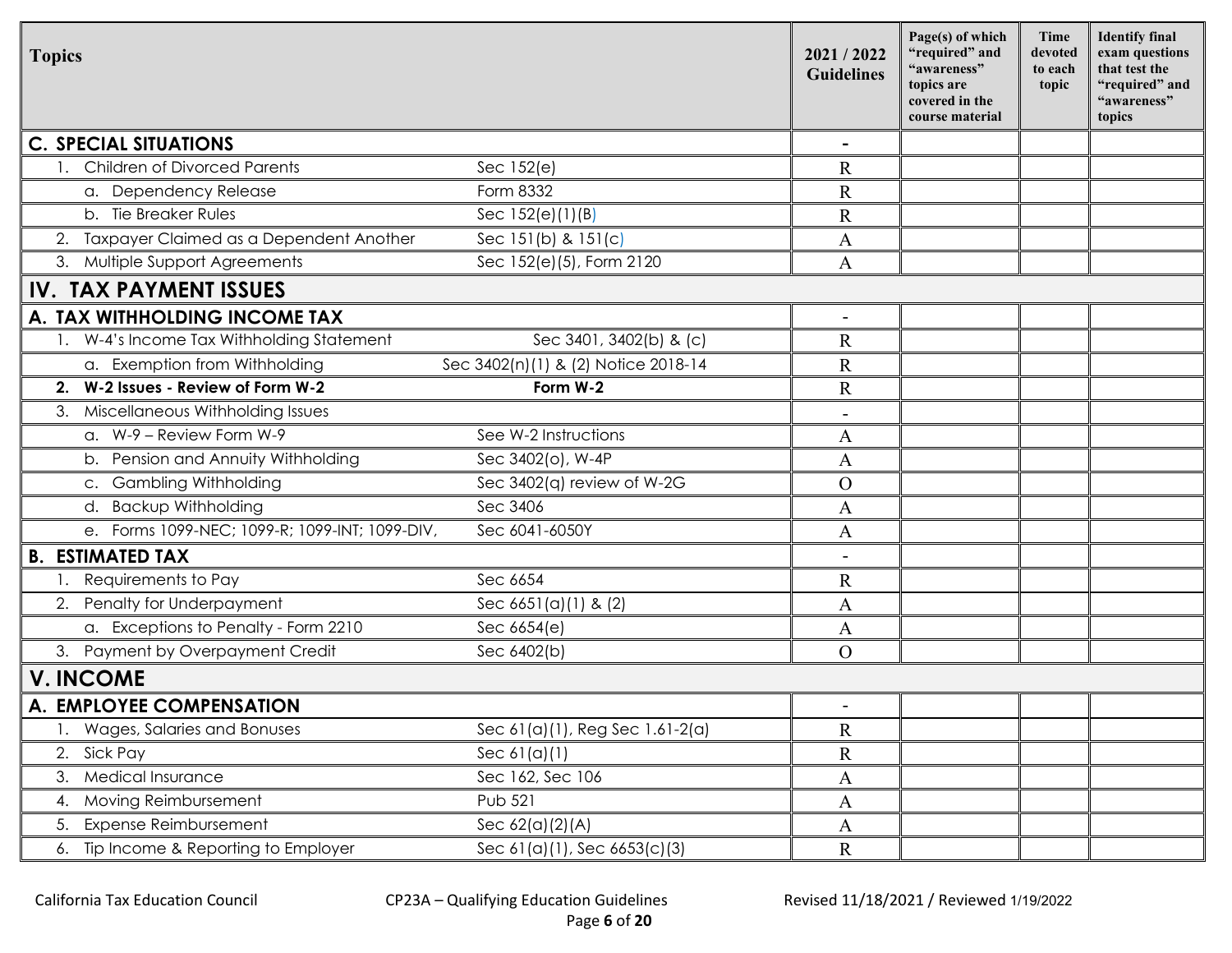| <b>Topics</b>                                                             | 2021/2022<br><b>Guidelines</b> | Page(s) of which<br>"required" and<br>"awareness"<br>topics are<br>covered in the<br>course material | Time<br>devoted<br>to each<br>topic | <b>Identify final</b><br>exam questions<br>that test the<br>"required" and<br>"awareness"<br>topics |
|---------------------------------------------------------------------------|--------------------------------|------------------------------------------------------------------------------------------------------|-------------------------------------|-----------------------------------------------------------------------------------------------------|
| 7. Fringe Benefits                                                        |                                |                                                                                                      |                                     |                                                                                                     |
| a. Group Term Life - Employer Provided<br>Sec 79                          | $\Omega$                       |                                                                                                      |                                     |                                                                                                     |
| b. Transportation<br>Sec 132(f)                                           | A                              |                                                                                                      |                                     |                                                                                                     |
| c. Transit Passes, Commuter Transport, Parking<br>Sec 132(f)              | $\mathbf{A}$                   |                                                                                                      |                                     |                                                                                                     |
| d. Purchase Discounts<br>Sec $132(a)(2)$                                  | $\Omega$                       |                                                                                                      |                                     |                                                                                                     |
| Sec 127, Pub 970<br>e. Educational Assistance                             | A                              |                                                                                                      |                                     |                                                                                                     |
| <b>COBRA Premium Assistance</b><br>ARPA 2021 (H.R/1319)                   | A                              |                                                                                                      |                                     |                                                                                                     |
| g. De minimis<br>Sec 132(e)(1)                                            | $\mathbf{A}$                   |                                                                                                      |                                     |                                                                                                     |
| Sec 421, & 442<br><b>Stock Options</b><br>8.                              | $\mathbf O$                    |                                                                                                      |                                     |                                                                                                     |
| a. Non-Qualified<br>Sec 421                                               | $\Omega$                       |                                                                                                      |                                     |                                                                                                     |
| b. Qualified (ISOs)<br>Sec 422                                            | $\mathbf O$                    |                                                                                                      |                                     |                                                                                                     |
| 9. Unemployment Compensation<br>Sec 6050B, Form 1099-G                    | $\mathbf R$                    |                                                                                                      |                                     |                                                                                                     |
| <b>B. RETIREMENT INCOME &amp; WORKERS COMPENSATION</b>                    | $\mathbf R$                    |                                                                                                      |                                     |                                                                                                     |
| Sec 86 Form SSA-1099 Pub 915<br>1. Social Security & Railroad Retirement  | $\overline{\phantom{a}}$       |                                                                                                      |                                     |                                                                                                     |
| a. Canadian Social Security<br>Sec $61(a)$                                | $\blacksquare$                 |                                                                                                      |                                     |                                                                                                     |
| Pensions & Annuities<br>Sec 61(a)(10), 72<br>2.                           | $\overline{\phantom{a}}$       |                                                                                                      |                                     |                                                                                                     |
| a. Simplified General Rule<br>Sec 72(d)(1)Tax Topic 411                   | $\overline{\phantom{a}}$       |                                                                                                      |                                     |                                                                                                     |
| b. Decedent's Unrecovered Basis<br>Sec 72(b)(3)                           | $\overline{\phantom{a}}$       |                                                                                                      |                                     |                                                                                                     |
| c. Qualified Domestic Relations Order (QDRO)<br>Sec 414(p(1)(A))          |                                |                                                                                                      |                                     |                                                                                                     |
| 3. Workers Compensation<br>Sec 85                                         | $\overline{\phantom{a}}$       |                                                                                                      |                                     |                                                                                                     |
| C. COMMUNITY PROPERTY ISSUES (MFS)<br>Sec 66 Pub 555                      | $\mathbf R$                    |                                                                                                      |                                     |                                                                                                     |
| D. INTEREST INCOME - FORM REVIEW OF 1099-INT Sec 61(a)(4), Sch B, Pub 550 | $\blacksquare$                 |                                                                                                      |                                     |                                                                                                     |
| Reg Sec 1.61-7<br>1. Savings Accounts                                     | $\mathbf R$                    |                                                                                                      |                                     |                                                                                                     |
| 2. Credit Union Dividends (Actually Interest)<br>Pub 17 Pg. 55            | A                              |                                                                                                      |                                     |                                                                                                     |
| 3.<br><b>Government Obligations</b><br>Reg sec 1.61-7                     | $\mathbf{A}$                   |                                                                                                      |                                     |                                                                                                     |
| 4. Series E, EE, H, HH and I Bonds<br><b>Pub 550</b>                      | $\mathbf{A}$                   |                                                                                                      |                                     |                                                                                                     |
| 5. Municipal Bonds<br>Sec 103                                             | $\mathbf R$                    |                                                                                                      |                                     |                                                                                                     |
| 6. Treasury Bills, Notes and Bonds<br><b>Pub 550</b>                      | ${\bf R}$                      |                                                                                                      |                                     |                                                                                                     |
| 7. Mortgage Revenue Bonds & MBS's<br>Pub 550 pg. 12                       | $\mathbf{O}$                   |                                                                                                      |                                     |                                                                                                     |
| <b>Private Activity Bonds</b><br>Pub 550<br>8.                            | $\overline{O}$                 |                                                                                                      |                                     |                                                                                                     |
| <b>Pub 550</b><br>9. Personal Loans                                       | $\mathbf{A}$                   |                                                                                                      |                                     |                                                                                                     |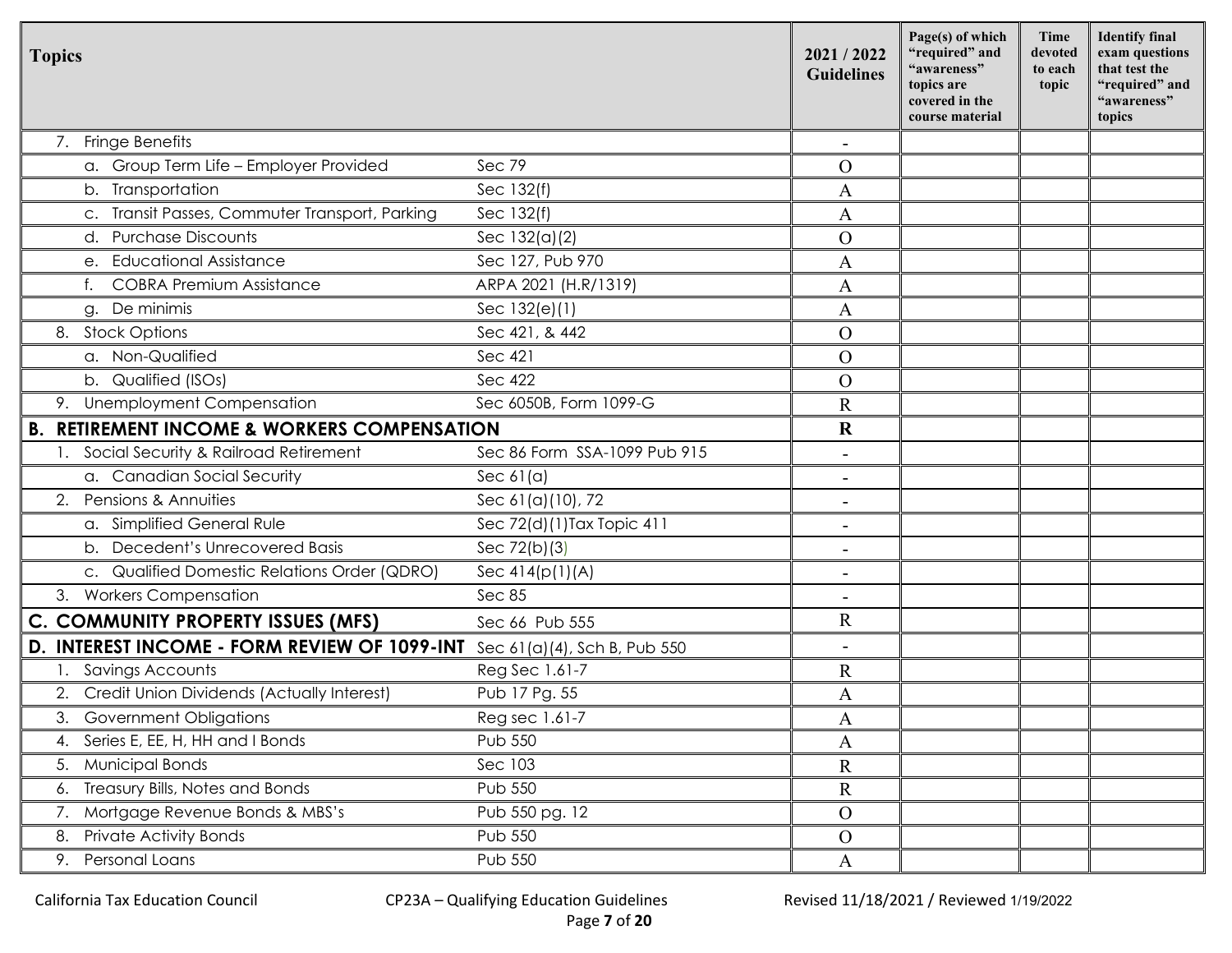| <b>Topics</b>                                       |                                   | 2021/2022<br><b>Guidelines</b> | Page(s) of which<br>"required" and<br>"awareness"<br>topics are<br>covered in the<br>course material | Time<br>devoted<br>to each<br>topic | <b>Identify final</b><br>exam questions<br>that test the<br>"required" and<br>"awareness"<br>topics |
|-----------------------------------------------------|-----------------------------------|--------------------------------|------------------------------------------------------------------------------------------------------|-------------------------------------|-----------------------------------------------------------------------------------------------------|
| 10. Bonds Premium Amortization                      | <b>Pub 550</b>                    | $\Omega$                       |                                                                                                      |                                     |                                                                                                     |
| 11. 1040 FBAR & Trust Boxes (Interest over \$1,500) | Sch. B, Q#7, 31 USC 5311 - 5332   | $\mathbb{R}$                   |                                                                                                      |                                     |                                                                                                     |
| E. DIVIDENDS - REVIEW FORM 1099-DIV                 | Sec 61(a)(4), Sch B, Pub 550      | $\mathbf R$                    |                                                                                                      |                                     |                                                                                                     |
| 1. Ordinary and Qualified Dividends                 | Reg Sec 1.61-9                    | $\blacksquare$                 |                                                                                                      |                                     |                                                                                                     |
| <b>Capital Gain Dividends</b><br>2.                 | Tax Topics 404                    | $\overline{\phantom{a}}$       |                                                                                                      |                                     |                                                                                                     |
| 3. Nontaxable Dividends                             | Tax Topic 703                     | $\overline{\phantom{a}}$       |                                                                                                      |                                     |                                                                                                     |
| 4. Mutual Fund Dividends                            | <b>Pub 550</b>                    | $\overline{\phantom{a}}$       |                                                                                                      |                                     |                                                                                                     |
| <b>F. DEPRECIATION</b>                              |                                   |                                |                                                                                                      |                                     |                                                                                                     |
| 1. Review Form 4562                                 | Form 4562                         | $\mathbf R$                    |                                                                                                      |                                     |                                                                                                     |
| 2. Depreciation - assets used in trade or business  | Sec 167, 168, 179                 | $\mathbb{R}$                   |                                                                                                      |                                     |                                                                                                     |
| a. Bonus Depreciation                               | Sec 168(k), TCJA13201(a)          | $\mathbf R$                    |                                                                                                      |                                     |                                                                                                     |
| b. Sec 179 Expensing                                | Sec 179                           | $\mathbf R$                    |                                                                                                      |                                     |                                                                                                     |
| 3. Cap & Repair Regs:                               |                                   | $\overline{\phantom{a}}$       |                                                                                                      |                                     |                                                                                                     |
| a. Must Capitalize "Improvements"                   | Reg Sec 1.263(a)-3(d)             | R                              |                                                                                                      |                                     |                                                                                                     |
| b. Partial Disposition Election                     | Reg Sec 1.168(i)-8(d)(2)(ii)      | $\mathbb{R}$                   |                                                                                                      |                                     |                                                                                                     |
| c. De minimis Safe Harbor Election                  | Reg Sec $1.263(a)-1(f)(1)(ii)(D)$ | $\mathbb{R}$                   |                                                                                                      |                                     |                                                                                                     |
| <b>G. SEC 199A FLOW THROUGH DEDUCTION</b>           | Sec 199A, Reg 1.199A-1 - 1.199A-6 | $\mathbf R$                    |                                                                                                      |                                     |                                                                                                     |
| H. RENTAL INCOME (SCHEDULE E)                       | Sch E Pub 527                     |                                |                                                                                                      |                                     |                                                                                                     |
| Income (Rent or Lease)                              | Sec 61(a)(5) & Reg Sec 1.61-8     | R                              |                                                                                                      |                                     |                                                                                                     |
| a. Advance Rent                                     | Reg Sec 1.61-8(b)                 | $\mathbf R$                    |                                                                                                      |                                     |                                                                                                     |
| b. Deposits                                         | CA Civil Code Section 1950.5(m)   | $\mathbb{R}$                   |                                                                                                      |                                     |                                                                                                     |
| c. Payment of Expenses by Tenant                    | <b>Pub 527</b>                    | $\mathbf R$                    |                                                                                                      |                                     |                                                                                                     |
| 2. Expenses                                         | Sec 62(a)(4)                      | $\mathbf R$                    |                                                                                                      |                                     |                                                                                                     |
| a. Interest                                         | Sec 163                           | $\mathbf R$                    |                                                                                                      |                                     |                                                                                                     |
| b. Taxes                                            | Sec 164                           | ${\bf R}$                      |                                                                                                      |                                     |                                                                                                     |
| c. Insurance                                        | Sec 162, Sec 212(1) & (2)         | $\mathbf R$                    |                                                                                                      |                                     |                                                                                                     |
| c. Repairs and Maintenance                          | Reg Sec 1.162-4                   | $\mathbf R$                    |                                                                                                      |                                     |                                                                                                     |
| d. Travel and Record Keeping                        | Sec 274(d), Reg Sec 1.274-5T      | $\mathbf R$                    |                                                                                                      |                                     |                                                                                                     |
| e. Resident Manager Compensation                    | Sec 162 &/or Sec 212(1) &/or (2)  | $\overline{O}$                 |                                                                                                      |                                     |                                                                                                     |
| 3. Passive Loss limits & Carryover                  | Sec 469 Pub 925                   | $\mathbf{A}$                   |                                                                                                      |                                     |                                                                                                     |
| 4. Vacation Rental Rules                            | Sec 280E Pub 527                  | ${\bf R}$                      |                                                                                                      |                                     |                                                                                                     |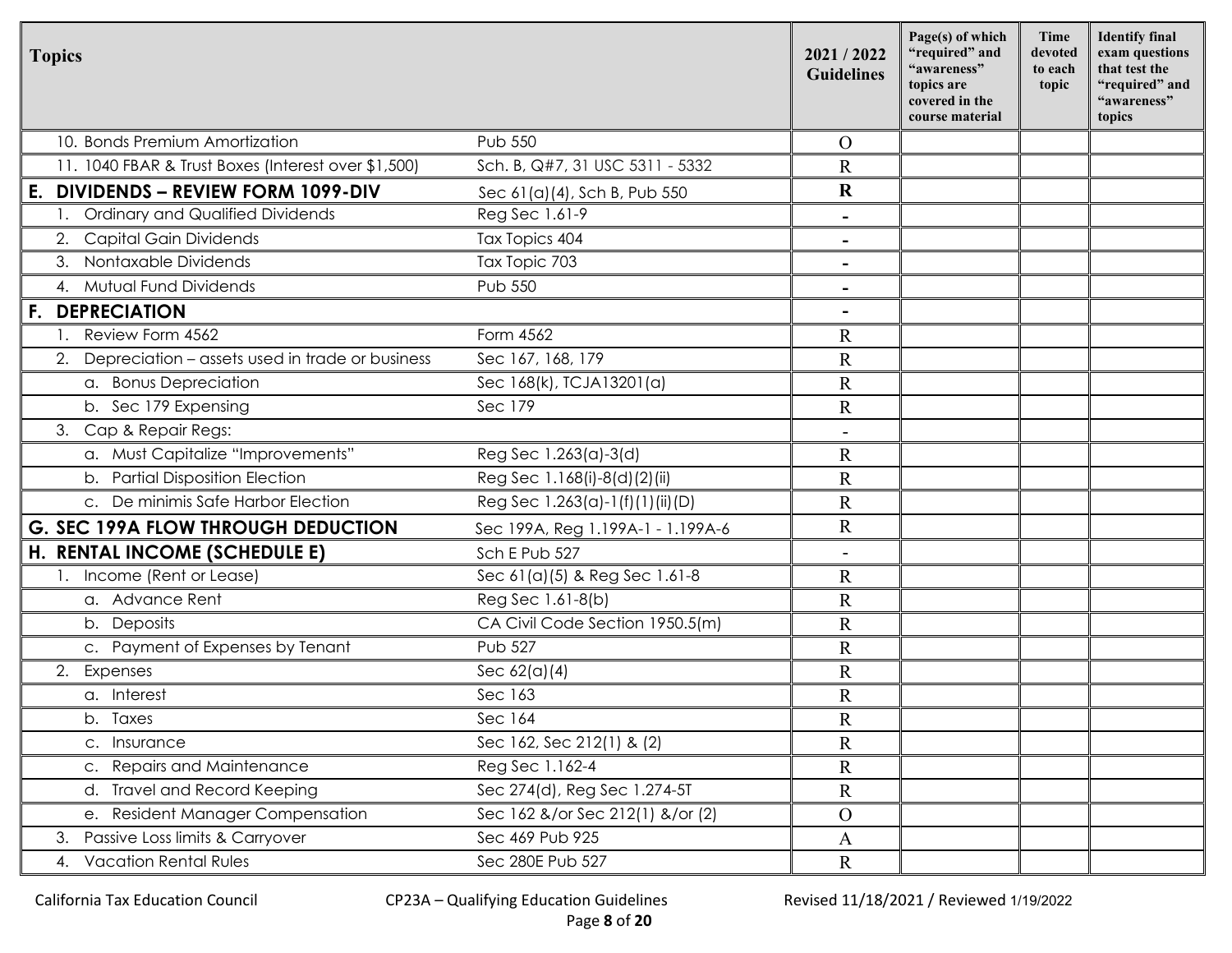| <b>Topics</b>                                                    |                                      | 2021/2022<br><b>Guidelines</b> | Page(s) of which<br>"required" and<br>"awareness"<br>topics are<br>covered in the<br>course material | Time<br>devoted<br>to each<br>topic | <b>Identify final</b><br>exam questions<br>that test the<br>"required" and<br>"awareness"<br>topics |
|------------------------------------------------------------------|--------------------------------------|--------------------------------|------------------------------------------------------------------------------------------------------|-------------------------------------|-----------------------------------------------------------------------------------------------------|
| Short-Term Rental                                                | <b>Sec 280E</b>                      | A                              |                                                                                                      |                                     |                                                                                                     |
| b. Room Rental                                                   | Sec 280A(c)(5)                       | A                              |                                                                                                      |                                     |                                                                                                     |
| 5. Farm Rental - Crop Sharing, Ground Rent etc.                  | Form 4835                            | $\overline{O}$                 |                                                                                                      |                                     |                                                                                                     |
| Schedule C - Self-employment trade or business                   |                                      | $\blacksquare$                 |                                                                                                      |                                     |                                                                                                     |
| 1. Gross Receipts                                                | Reg Sec 1.61-3                       | $\mathbf R$                    |                                                                                                      |                                     |                                                                                                     |
| a. Third Party Reporting                                         | Form 1099-K                          | A                              |                                                                                                      |                                     |                                                                                                     |
| b. Forms 1099 MISC or NEC, etc.                                  | Sec 6041 et seq                      | A                              |                                                                                                      |                                     |                                                                                                     |
| Cost of Goods Sold - Not in Gross Income<br>2.                   | Reg Sec 1.61-3(a)                    | A                              |                                                                                                      |                                     |                                                                                                     |
| Inventory Considerations Method of Accounting<br>3.              | Sec 471                              | A                              |                                                                                                      |                                     |                                                                                                     |
| <b>Business Expenses</b><br>4.                                   | Sec 162, Sch C Instruction, Pub 535  | $\mathbf R$                    |                                                                                                      |                                     |                                                                                                     |
| Special Issues:<br>5.                                            |                                      |                                |                                                                                                      |                                     |                                                                                                     |
| a. Business Use of Home                                          | Sec 162, Pub 587, TT 505, RP 2013-13 | $\mathbb{R}$                   |                                                                                                      |                                     |                                                                                                     |
| b. Business Auto                                                 | Sec 162, TT 510, Pub 463             | $\mathbb{R}$                   |                                                                                                      |                                     |                                                                                                     |
| I. Luxury Auto Limitations                                       | <b>Sec 280F</b>                      | R                              |                                                                                                      |                                     |                                                                                                     |
| II. Allocating Business & Personal Use                           | Pub 463, IRS tax topic 510           | $\mathbf{A}$                   |                                                                                                      |                                     |                                                                                                     |
| III. Record Keeping                                              | Pub 463 Chap 5                       | A                              |                                                                                                      |                                     |                                                                                                     |
| c. Travel                                                        | Sec 274; reg sec 1.162-2             | R                              |                                                                                                      |                                     |                                                                                                     |
| d. Entertainment                                                 | sec 274                              | $\mathbf R$                    |                                                                                                      |                                     |                                                                                                     |
| e. Health Insurance Premiums                                     | Sec 162                              | A                              |                                                                                                      |                                     |                                                                                                     |
| <b>Information Return Requirements</b>                           | Sec 6041 et seq                      | $\mathbf R$                    |                                                                                                      |                                     |                                                                                                     |
| <b>J. FARM INCOME</b>                                            | Schedule F Instructions              | $\mathbf{A}$                   |                                                                                                      |                                     |                                                                                                     |
| K. SELF-EMPLOYMENT TAX                                           | Sec 6017                             | $\mathbb{R}$                   |                                                                                                      |                                     |                                                                                                     |
| 1. What Is Included in Self-Employment Income?                   | Sec 1402 Reg Sec 1.1401(a)-1         | $\mathbb{R}$                   |                                                                                                      |                                     |                                                                                                     |
| 2. Include from Passthrough Partnership & Trust K-1s             | Sec 702(a)(8) Per Sec 1402(a)        | $\mathbb{R}$                   |                                                                                                      |                                     |                                                                                                     |
| What is Not Included in Self-Employment Income?<br>$\mathcal{E}$ | Sec 1402(a)(3)                       | $\mathbf R$                    |                                                                                                      |                                     |                                                                                                     |
| 4. How to Compute the Self-Employment Tax?                       | Reg Sec 1.1402(a)-2                  | $\mathbf{A}$                   |                                                                                                      |                                     |                                                                                                     |
| Farm & Non-Farm Optional Methods<br>5.                           | Reg Sec 1.1402(a)-13                 | $\overline{O}$                 |                                                                                                      |                                     |                                                                                                     |
| 6. SE Tax Deduction                                              | Sec 164(f); Tax Topic 554            | $\mathbf{A}$                   |                                                                                                      |                                     |                                                                                                     |
|                                                                  |                                      |                                |                                                                                                      |                                     |                                                                                                     |
|                                                                  |                                      |                                |                                                                                                      |                                     |                                                                                                     |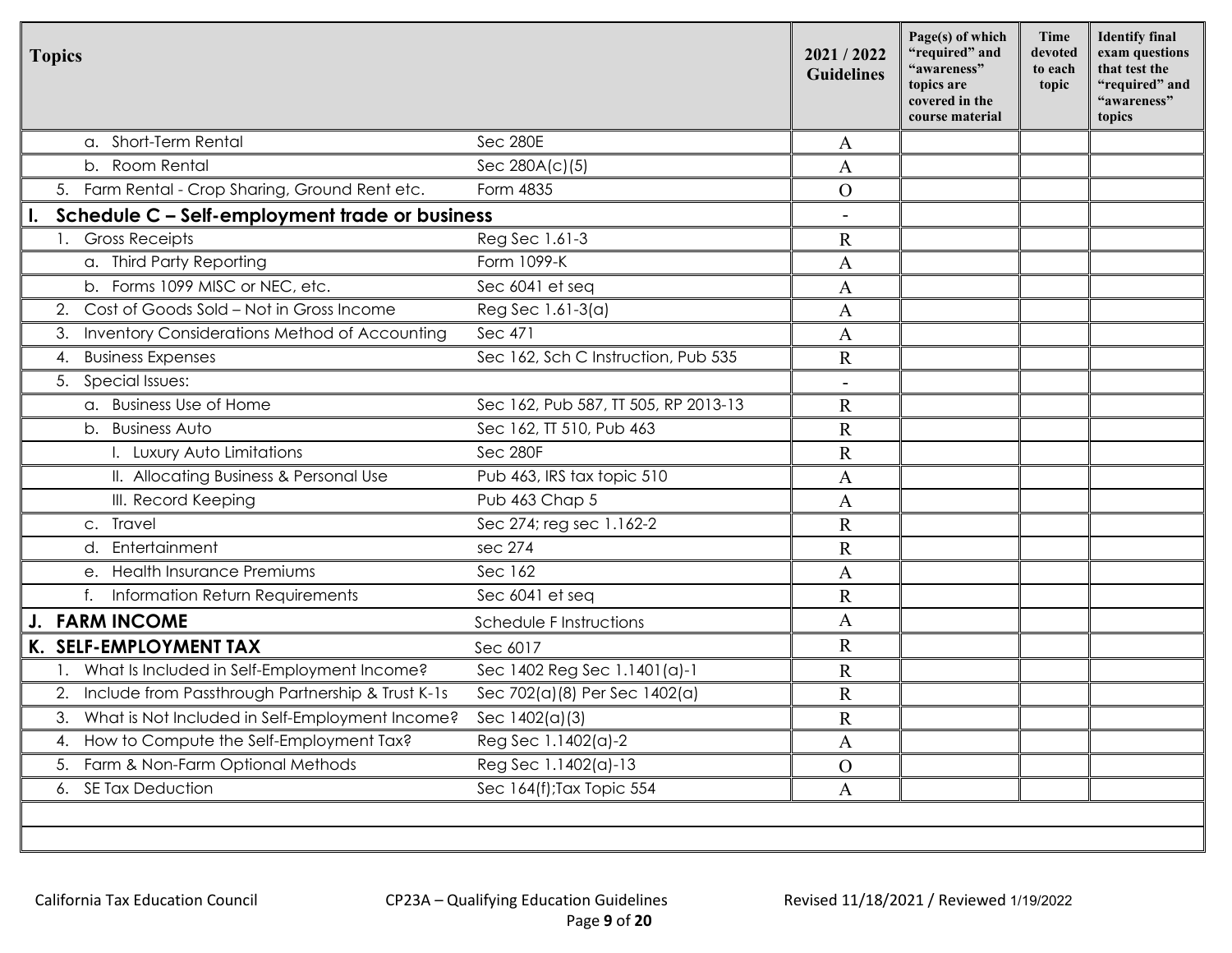| <b>Topics</b>                                           |                                                                                           | 2021/2022<br><b>Guidelines</b> | Page(s) of which<br>"required" and<br>"awareness"<br>topics are<br>covered in the<br>course material | Time<br>devoted<br>to each<br>topic | <b>Identify final</b><br>exam questions<br>that test the<br>"required" and<br>"awareness"<br>topics |
|---------------------------------------------------------|-------------------------------------------------------------------------------------------|--------------------------------|------------------------------------------------------------------------------------------------------|-------------------------------------|-----------------------------------------------------------------------------------------------------|
| <b>INDEPENDENT CONTRACTOR VERSUS EMPLOYEE ISSUES</b>    |                                                                                           | A                              |                                                                                                      |                                     |                                                                                                     |
| 1. Tests to Determine IC Status for Federal             | RR 87-41, 20 Common Law Factors<br>Reg 31.3121(d)-1(c); 31.3306(i)-1;<br>and 31.3401(c)-1 | $\mathbf{A}$                   |                                                                                                      |                                     |                                                                                                     |
| 2. Preparer Liability for Providing Advice on IC issue; | CA Labor Code Sec 226.8; & 2753                                                           | $\mathbf R$                    |                                                                                                      |                                     |                                                                                                     |
| <b>M. OTHER INCOME</b>                                  |                                                                                           |                                |                                                                                                      |                                     |                                                                                                     |
| Medicaid Waiver Payments - Exclusion & EITC             | Sec 131per N 2014-7, IRB-2020-14                                                          | A                              |                                                                                                      |                                     |                                                                                                     |
| 2. Clergy                                               | Sec 107                                                                                   | A                              |                                                                                                      |                                     |                                                                                                     |
| <b>Cancellation of Debt</b><br>3.                       | Sec $61(a)(11)$ & 108                                                                     | A                              |                                                                                                      |                                     |                                                                                                     |
| Legal Settlements/Judgements<br>4.                      | Sec 104 & 104(a)(2), Sec 61, Sec 1.104-1(c)                                               | A                              |                                                                                                      |                                     |                                                                                                     |
| 5. Bartering                                            | Tax Topic 420 Form 1099-B                                                                 | A                              |                                                                                                      |                                     |                                                                                                     |
| 6. Not for Profit Activity (Hobby)                      | Sec 183, Reg 1.183-2(b), 1.183-1(c)                                                       | A                              |                                                                                                      |                                     |                                                                                                     |
| Repay Previously Taxed Income (Claim of Right)<br>7.    | Sec 1341, Sec 311                                                                         | A                              |                                                                                                      |                                     |                                                                                                     |
| Recovery of Previous Deducted Items:<br>8.              | Sec 111                                                                                   | $\mathbf R$                    |                                                                                                      |                                     |                                                                                                     |
| a. State Tax Refunds                                    | Rev Rul 2019-11                                                                           | $\mathbf R$                    |                                                                                                      |                                     |                                                                                                     |
| b. Medical Reimbursement                                | Pub 502, Recoveries Pub 525                                                               | $\mathbf R$                    |                                                                                                      |                                     |                                                                                                     |
| 9. Entity Income                                        | K-1 Issues                                                                                | A                              |                                                                                                      |                                     |                                                                                                     |
| a. Partnerships                                         | Sec 61(a)(12) & 701et seq                                                                 | A                              |                                                                                                      |                                     |                                                                                                     |
| b. Estates & Trusts                                     | Sec 641-685 Form 1041 instructions                                                        | A                              |                                                                                                      |                                     |                                                                                                     |
| c. S Corporations                                       | Sec 1366                                                                                  | A                              |                                                                                                      |                                     |                                                                                                     |
| 10. Royalty Income (I.e., 1099 or K-1                   | sec 61(a)(6)                                                                              | A                              |                                                                                                      |                                     |                                                                                                     |
| 11. Rental Income from Personal Property                | Sec 61(a)(5)                                                                              | A                              |                                                                                                      |                                     |                                                                                                     |
| <b>VI. EXCLUSIONS FROM INCOME</b>                       |                                                                                           |                                |                                                                                                      |                                     |                                                                                                     |
| A. Personal home Sale - Principal Residence Exclusion   | Sec 121-See Also VIII.C.1                                                                 | R                              |                                                                                                      |                                     |                                                                                                     |
| <b>B. Some Scholarships &amp; Fellowships</b>           | Sec 117                                                                                   | A                              |                                                                                                      |                                     |                                                                                                     |
| C. Discharges of Certain Debt                           | <b>Pub 431</b>                                                                            |                                |                                                                                                      |                                     |                                                                                                     |
| Bankruptcy                                              | Sec 108(a)(1)(A)                                                                          | A                              |                                                                                                      |                                     |                                                                                                     |
| 2. Insolvency                                           | Sec $108(a)(1)(B)$                                                                        | $\mathbf{A}$                   |                                                                                                      |                                     |                                                                                                     |
| Qualified Farm Debt<br>3.                               | Sec 108(a)(1)(C)                                                                          | $\Omega$                       |                                                                                                      |                                     |                                                                                                     |
| Principal Residence Acquisition Debt Relief<br>4.       | Sec 108(a)(1)(E)                                                                          | $\mathbf{A}$                   |                                                                                                      |                                     |                                                                                                     |
| 5. Reduction of Tax Attributes                          | Sec 108(b) Form 982                                                                       | $\mathbf{A}$                   |                                                                                                      |                                     |                                                                                                     |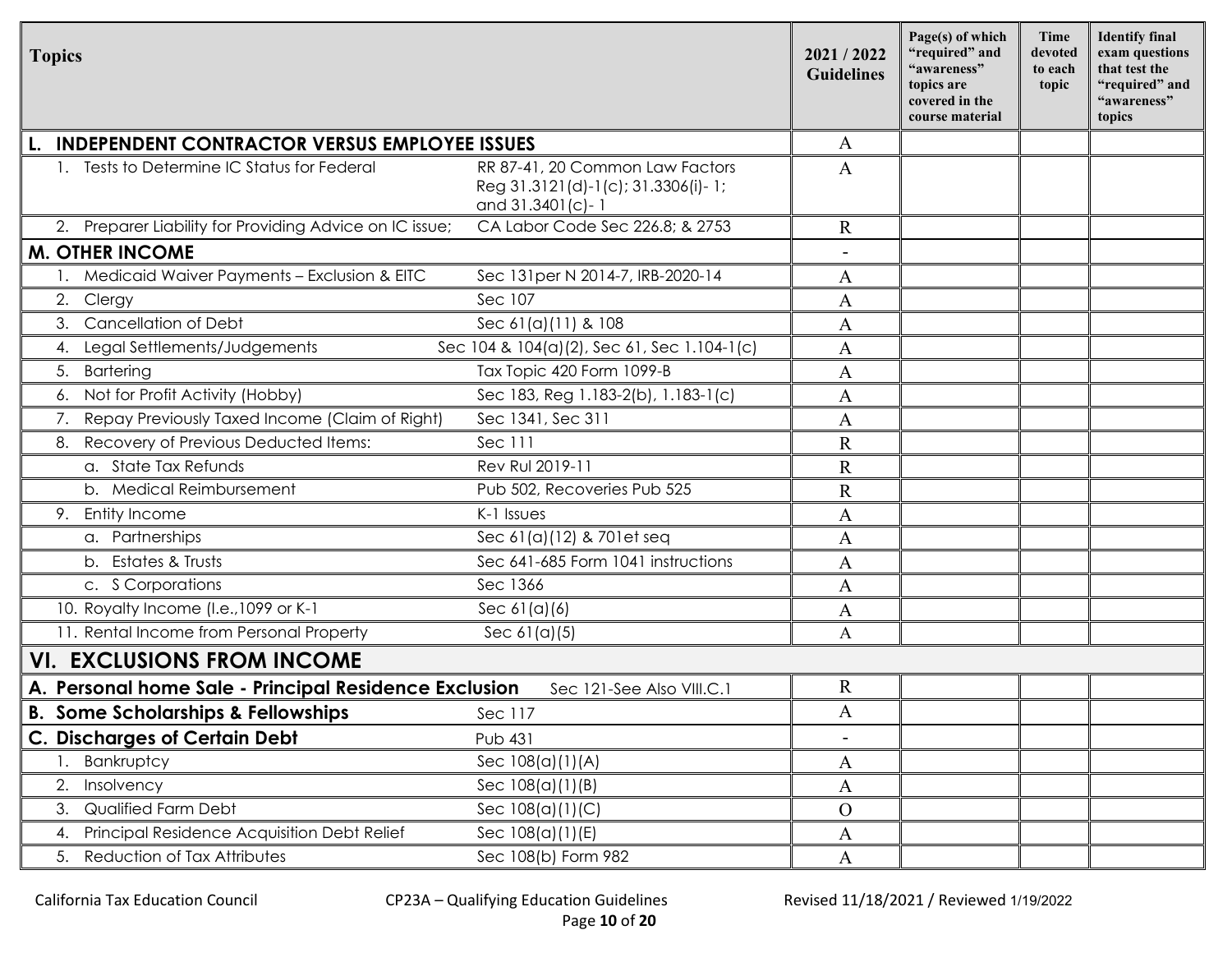| <b>Topics</b>                                                                               |                                  | 2021/2022<br><b>Guidelines</b> | Page(s) of which<br>"required" and<br>"awareness"<br>topics are<br>covered in the<br>course material | Time<br>devoted<br>to each<br>topic | <b>Identify final</b><br>exam questions<br>that test the<br>"required" and<br>"awareness"<br>topics |
|---------------------------------------------------------------------------------------------|----------------------------------|--------------------------------|------------------------------------------------------------------------------------------------------|-------------------------------------|-----------------------------------------------------------------------------------------------------|
| D. Certain Death Benefits Such as Life Insurance                                            | Sec 101                          | $\mathbf R$                    |                                                                                                      |                                     |                                                                                                     |
| E. Gifts Received                                                                           | Sec 102                          | $\mathbf R$                    |                                                                                                      |                                     |                                                                                                     |
| <b>F. Inheritances Received</b>                                                             | Sec 102                          | $\mathbb{R}$                   |                                                                                                      |                                     |                                                                                                     |
| G. Compensation for Injuries and Sickness                                                   | Sec 104                          | A                              |                                                                                                      |                                     |                                                                                                     |
| H. Medical Payments by Employer for Employee Sec 105                                        |                                  | A                              |                                                                                                      |                                     |                                                                                                     |
| <b>Employer Purchase of Medical Insurance Premiums</b> Sec 106<br>$\mathbf{L}_{\mathbf{L}}$ |                                  | A                              |                                                                                                      |                                     |                                                                                                     |
| J. Armed Forces Combat Zone Compensation                                                    | Sec 112                          | $\mathcal{O}$                  |                                                                                                      |                                     |                                                                                                     |
| K. Certain Meals and Lodging Furnished by Employer                                          | Sec 119                          | A                              |                                                                                                      |                                     |                                                                                                     |
| L. Insurance Payments for Certain Living Expenses                                           | Sec 123                          | A                              |                                                                                                      |                                     |                                                                                                     |
| <b>M. Cafeteria Plan Benefits</b>                                                           | Sec 125                          | A                              |                                                                                                      |                                     |                                                                                                     |
| N. Educational Assistance                                                                   | Sec 127                          | A                              |                                                                                                      |                                     |                                                                                                     |
| O. Dependent Care Assistance                                                                | Sec 129                          | A                              |                                                                                                      |                                     |                                                                                                     |
| P. Employee Fringe Benefit                                                                  | Sec 132                          | $\mathbf{A}$                   |                                                                                                      |                                     |                                                                                                     |
| Q. Certain Military Benefits                                                                | Sec 134                          | $\mathcal{O}$                  |                                                                                                      |                                     |                                                                                                     |
| R. U.S. Savings Bond Interest to Pay Tuition & Fees                                         | Sec 135                          | $\mathcal{O}$                  |                                                                                                      |                                     |                                                                                                     |
| S. Adoption Assistance                                                                      | Sec 137                          | A                              |                                                                                                      |                                     |                                                                                                     |
| T. Medicare Advantage MSA                                                                   | Sec 138                          | $\mathcal{O}$                  |                                                                                                      |                                     |                                                                                                     |
| <b>U. Disaster Relief Benefits</b>                                                          | Sec 139                          | $\mathcal{O}$                  |                                                                                                      |                                     |                                                                                                     |
| <b>VII. DIVORCE AND PROPERTY SETTLEMENT ISSUES</b>                                          |                                  |                                |                                                                                                      |                                     |                                                                                                     |
| A. Alimony                                                                                  |                                  | $\mathbf R$                    |                                                                                                      |                                     |                                                                                                     |
| 1. Pre-TCJA Treatment                                                                       | Old Sec 219 & Sec 71             | $\overline{\phantom{0}}$       |                                                                                                      |                                     |                                                                                                     |
| 2. Post TCJA Treatment                                                                      | Sec 71 & Sec 219 Repealed        | $\overline{\phantom{a}}$       |                                                                                                      |                                     |                                                                                                     |
| <b>B.</b> Property settlement                                                               | Sec 1041                         | R                              |                                                                                                      |                                     |                                                                                                     |
| C. Child Support Payments Same as Pre-TCJA                                                  | Sec 71(c) per TCJA Act sec 11051 | R.                             |                                                                                                      |                                     |                                                                                                     |
| VIII. GAINS AND LOSSES - SALE OR OTHER DISPOSITIONS OF PROPERTY                             |                                  |                                |                                                                                                      |                                     |                                                                                                     |
| A. Basis                                                                                    |                                  | $\mathbf R$                    |                                                                                                      |                                     |                                                                                                     |
| <b>Original Basis</b>                                                                       | Sec. 1011-1012                   | ${\bf R}$                      |                                                                                                      |                                     |                                                                                                     |
| 2. Adjustments to Basis                                                                     | Sec.1016                         | $\mathbf R$                    |                                                                                                      |                                     |                                                                                                     |
| 3. Depreciation                                                                             | Sec. $1016(a)(2)$                | $\mathbf R$                    |                                                                                                      |                                     |                                                                                                     |
|                                                                                             |                                  |                                |                                                                                                      |                                     |                                                                                                     |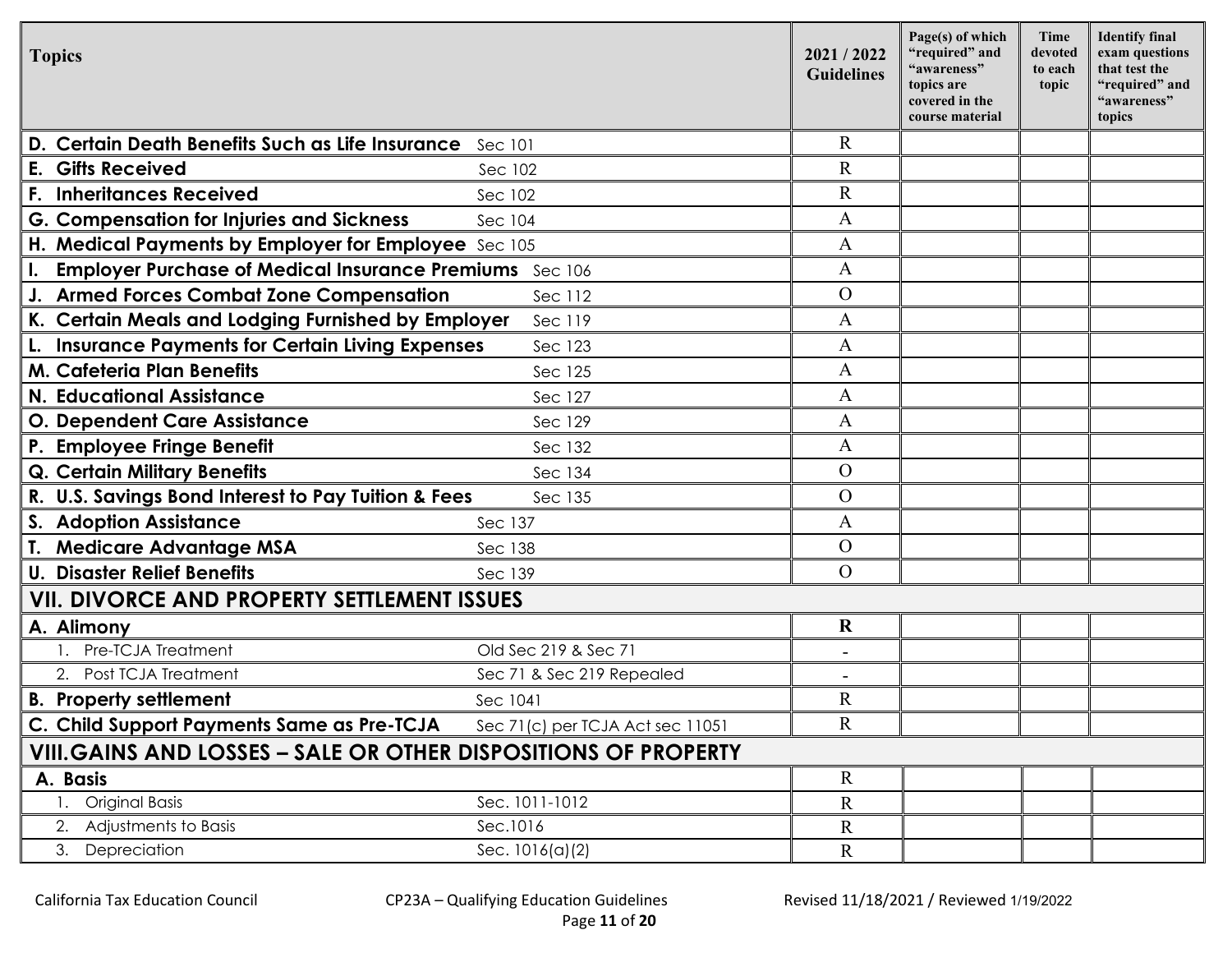| <b>Topics</b>                                       |                                       | 2021/2022<br><b>Guidelines</b> | Page(s) of which<br>"required" and<br>"awareness"<br>topics are<br>covered in the<br>course material | Time<br>devoted<br>to each<br>topic | <b>Identify final</b><br>exam questions<br>that test the<br>"required" and<br>"awareness"<br>topics |
|-----------------------------------------------------|---------------------------------------|--------------------------------|------------------------------------------------------------------------------------------------------|-------------------------------------|-----------------------------------------------------------------------------------------------------|
| 4. Casualty                                         | Sec. $1016(a)(1)$                     | R                              |                                                                                                      |                                     |                                                                                                     |
| Capital Improvements<br>5.                          | Sec 1016(a)(1), Sec 263               | $\mathbb{R}$                   |                                                                                                      |                                     |                                                                                                     |
| <b>Gift Basis</b><br>6.                             | Sec 1015                              | $\mathbf R$                    |                                                                                                      |                                     |                                                                                                     |
| <b>Inherited Basis</b><br>7.                        | Sec 1014                              | $\mathbf R$                    |                                                                                                      |                                     |                                                                                                     |
| 8. Carryover Basis - Various Provisions             | Sec1031(d) & 1033(b)                  | A                              |                                                                                                      |                                     |                                                                                                     |
| <b>B. Calculating the Sale Price</b>                | Sec 1001(a) & (b)                     | $\mathbf R$                    |                                                                                                      |                                     |                                                                                                     |
| <b>C. Non-taxable Transactions</b>                  |                                       | $\blacksquare$                 |                                                                                                      |                                     |                                                                                                     |
| Principal Residence Gain Exclusion                  | Sec 121-See Also VI.1. Exclusion      | $\mathbf R$                    |                                                                                                      |                                     |                                                                                                     |
| Like-Kind Exchanges TCJA -Real Property Only<br>2.  | Sec $1031(a)(1)$                      | $\overline{O}$                 |                                                                                                      |                                     |                                                                                                     |
| Qualified Opportunity Zone (Funds)<br>3.            | Sec 1400Z-1 & 1400Z-2, Form 8997      | $\Omega$                       |                                                                                                      |                                     |                                                                                                     |
| Disaster Losses and Involuntary Conversions<br>4.   | Sec 165(h)(5), 165(i), 1033(h), & (j) | R                              |                                                                                                      |                                     |                                                                                                     |
| <b>Installment Sales Rules</b><br>5.                | Sec 453, TT 705, Pub 537, Form 6252   | $\Omega$                       |                                                                                                      |                                     |                                                                                                     |
| <b>D. Capital Gains and Losses</b>                  | Tax Topic 409                         |                                |                                                                                                      |                                     |                                                                                                     |
| 1. Holding Period General rule - 12 months          | Sec 1222, 1221                        | $\mathbf R$                    |                                                                                                      |                                     |                                                                                                     |
| 2. Sec 1245 Depreciation Recapture                  | Sec 1245                              | $\mathbf{A}$                   |                                                                                                      |                                     |                                                                                                     |
| 3. Capital Asset Defined - Include TCJA List        | Sec 1221, TCJA sec 3311, 1221(a)(3)   | $\mathbf R$                    |                                                                                                      |                                     |                                                                                                     |
| E. Sale of Collectibles Taxed at 28%                | Sec 1(h)(2) & (5) & sec 408(m)        | $\overline{O}$                 |                                                                                                      |                                     |                                                                                                     |
| F. Schedule D - Computation Rules Reviewed          | Schedule D and IRS Form 8949          | A                              |                                                                                                      |                                     |                                                                                                     |
| G. Virtual Currency Treated Generally as "Property" | Notice 2014-21 & IR 2019-167          | $\mathbf R$                    |                                                                                                      |                                     |                                                                                                     |
| IX. ADJUSTMENTS TO INCOME                           |                                       |                                |                                                                                                      |                                     |                                                                                                     |
| A. Educator Expenses                                | Sec 222 & 62(a)(18), Tax Topic 458    | $\mathbf R$                    |                                                                                                      |                                     |                                                                                                     |
| <b>B. Reservist Business Expenses</b>               | Sec 162(p), IRS Pub 3                 | A                              |                                                                                                      |                                     |                                                                                                     |
| <b>C. Performing Artist Business Expenses</b>       | Sec 162 & $62(a)(2)(B)$               | $\Omega$                       |                                                                                                      |                                     |                                                                                                     |
| D. Moving - Military                                | Sec 217(g), Reg 1.217-2(g), Pub 3     | $\mathbf{A}$                   |                                                                                                      |                                     |                                                                                                     |
| <b>E. SE Tax Deduction</b>                          | Sec 164(f)                            | A                              |                                                                                                      |                                     |                                                                                                     |
| F. SEP, SIMPLE and Qualified Plans                  | Sec 401, 401(k), 403(b), $62(a)(6)$   | $\mathbf{A}$                   |                                                                                                      |                                     |                                                                                                     |
| G. Self-Employed Health Deduction                   | Sec 162(l)                            | $\mathbf{A}$                   |                                                                                                      |                                     |                                                                                                     |
| H. Penalty for Early Withdrawal for Savings         | Sec 165 & 62(a)(9)                    | $\mathbf{A}$                   |                                                                                                      |                                     |                                                                                                     |
|                                                     |                                       |                                |                                                                                                      |                                     |                                                                                                     |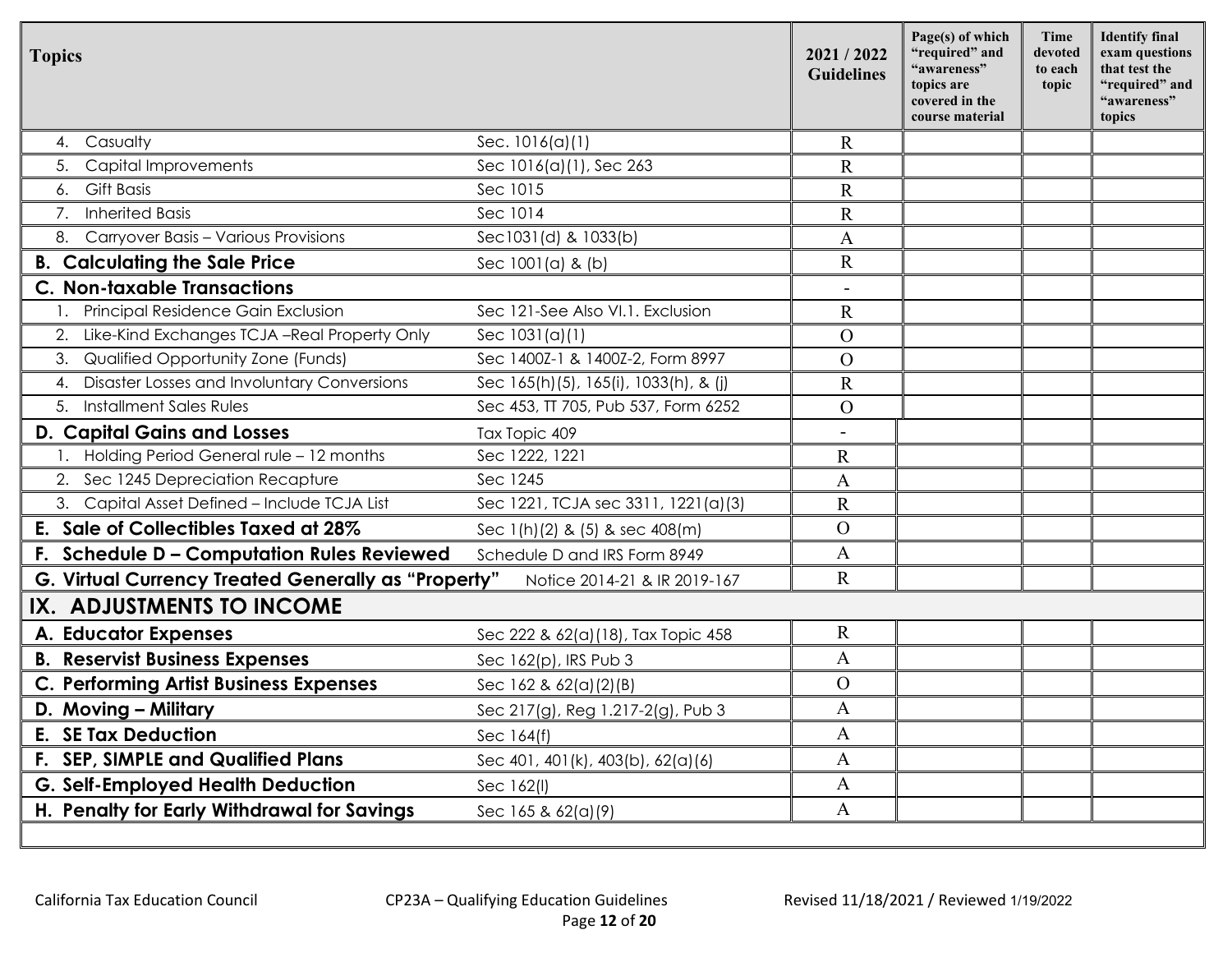| <b>Topics</b>  |                                                                        |                                    | 2021/2022<br><b>Guidelines</b> | Page(s) of which<br>"required" and<br>"awareness"<br>topics are covered<br>in the course<br>material | Time<br>devoted<br>to each<br>topic | <b>Identify final</b><br>exam questions<br>that test the<br>"required" and<br>"awareness"<br>topics |
|----------------|------------------------------------------------------------------------|------------------------------------|--------------------------------|------------------------------------------------------------------------------------------------------|-------------------------------------|-----------------------------------------------------------------------------------------------------|
| $\mathbf{l}$ . | <b>IRA</b>                                                             | Sec 219, Sec 62(a)(7)              | $\mathbb{R}$                   |                                                                                                      |                                     |                                                                                                     |
|                | 1. Spousal IRA                                                         | Sec $219(c)$                       | $\mathbf R$                    |                                                                                                      |                                     |                                                                                                     |
|                | J. Student Loan Interest                                               | Sec 221& 62(a)(17)                 | A                              |                                                                                                      |                                     |                                                                                                     |
|                | K. Qualified Tuition and Fees (expires after 2020) Sec 222 & 62(a)(18) |                                    | A                              |                                                                                                      |                                     |                                                                                                     |
|                | L. Jury Pay Turned Over to The Employer                                | Sec 165 & 62(a)(13), IRS Form 2439 | $\Omega$                       |                                                                                                      |                                     |                                                                                                     |
|                | M. Adjustment to 2020 Unemployment \$10,200                            | American Rescue Act                | A                              |                                                                                                      |                                     |                                                                                                     |
|                | N. Above the Line Charitable Deduction                                 | Sec 62(a)(22)                      | $\mathbf R$                    |                                                                                                      |                                     |                                                                                                     |
|                | <b>X. DEDUCTIONS</b>                                                   |                                    |                                |                                                                                                      |                                     |                                                                                                     |
|                | <b>A. Standard Deduction</b>                                           | sec 63(b)(1)                       | $\mathbf R$                    |                                                                                                      |                                     |                                                                                                     |
|                | 1. General Rule - TCJA modifications                                   | TCJA Sec Sec 11021 Senate          | A                              |                                                                                                      |                                     |                                                                                                     |
|                | 2. Taxpayer Claimed as a Dependent by Another                          | Sec $63(c)(5)$                     | A                              |                                                                                                      |                                     |                                                                                                     |
|                | 3. Special Rule for Those Married Filing Separately                    | sec 63(c)(6)                       | A                              |                                                                                                      |                                     |                                                                                                     |
|                | <b>B. Itemized Deductions</b>                                          |                                    |                                |                                                                                                      |                                     |                                                                                                     |
|                | 1. Taxes - SALT limit                                                  | Sec 164 & 164(b)(6)                | $\mathbb{R}$                   |                                                                                                      |                                     |                                                                                                     |
|                | 2. Net Investment Interest Expense                                     | Sec 163(d)                         | A                              |                                                                                                      |                                     |                                                                                                     |
|                | 3. Home Mortgage Interest                                              | Sec $163(h)(3)$                    | $\mathbf R$                    |                                                                                                      |                                     |                                                                                                     |
|                | a. Acquisition Debt                                                    | Sec 163(h) & 163(h)(3)(B)          | $\mathbf R$                    |                                                                                                      |                                     |                                                                                                     |
|                | i. Pre-TCJA Financing                                                  |                                    |                                |                                                                                                      |                                     |                                                                                                     |
|                | ii. Post=TCJA Financing                                                |                                    | $\blacksquare$                 |                                                                                                      |                                     |                                                                                                     |
|                | b. Equity Debt                                                         | Sec 163(h)(3)(C) with TCJA mods    | $\mathbb{R}$                   |                                                                                                      |                                     |                                                                                                     |
|                | c. Unsecured Election                                                  | Reg Sec 1.163-10T(o)(5)            | A                              |                                                                                                      |                                     |                                                                                                     |
|                | d. Interest Tracing                                                    | Reg Sec 1.163-8T                   | A                              |                                                                                                      |                                     |                                                                                                     |
|                | 4. Charitable Contributions                                            | Sec 170                            | $\mathbb{R}$                   |                                                                                                      |                                     |                                                                                                     |
|                | a. Cash                                                                | Reg Sec 1.170A-1(a)                | $\mathbf R$                    |                                                                                                      |                                     |                                                                                                     |
|                | b. Non-cash                                                            | Reg Sec 1.170A-1(c)                | $\mathbb{R}$                   |                                                                                                      |                                     |                                                                                                     |
|                | c. Vehicle                                                             | Sec 170(f)(13)                     | $\mathbf R$                    |                                                                                                      |                                     |                                                                                                     |
|                | d. Use of an Asset as a Contribution                                   | Sec 170(c)                         | $\mathbf{A}$                   |                                                                                                      |                                     |                                                                                                     |
|                | Documentation & Substantiation<br>е.                                   | Reg Sec 1.170A-13                  | ${\bf R}$                      |                                                                                                      |                                     |                                                                                                     |
|                | 5. Miscellaneous itemized                                              | Sec $67((a) 8 (b)(1)-(12)$         | ${\bf R}$                      |                                                                                                      |                                     |                                                                                                     |
|                | a. Tier 2 - Suspended Through 2025                                     |                                    | $\blacksquare$                 |                                                                                                      |                                     |                                                                                                     |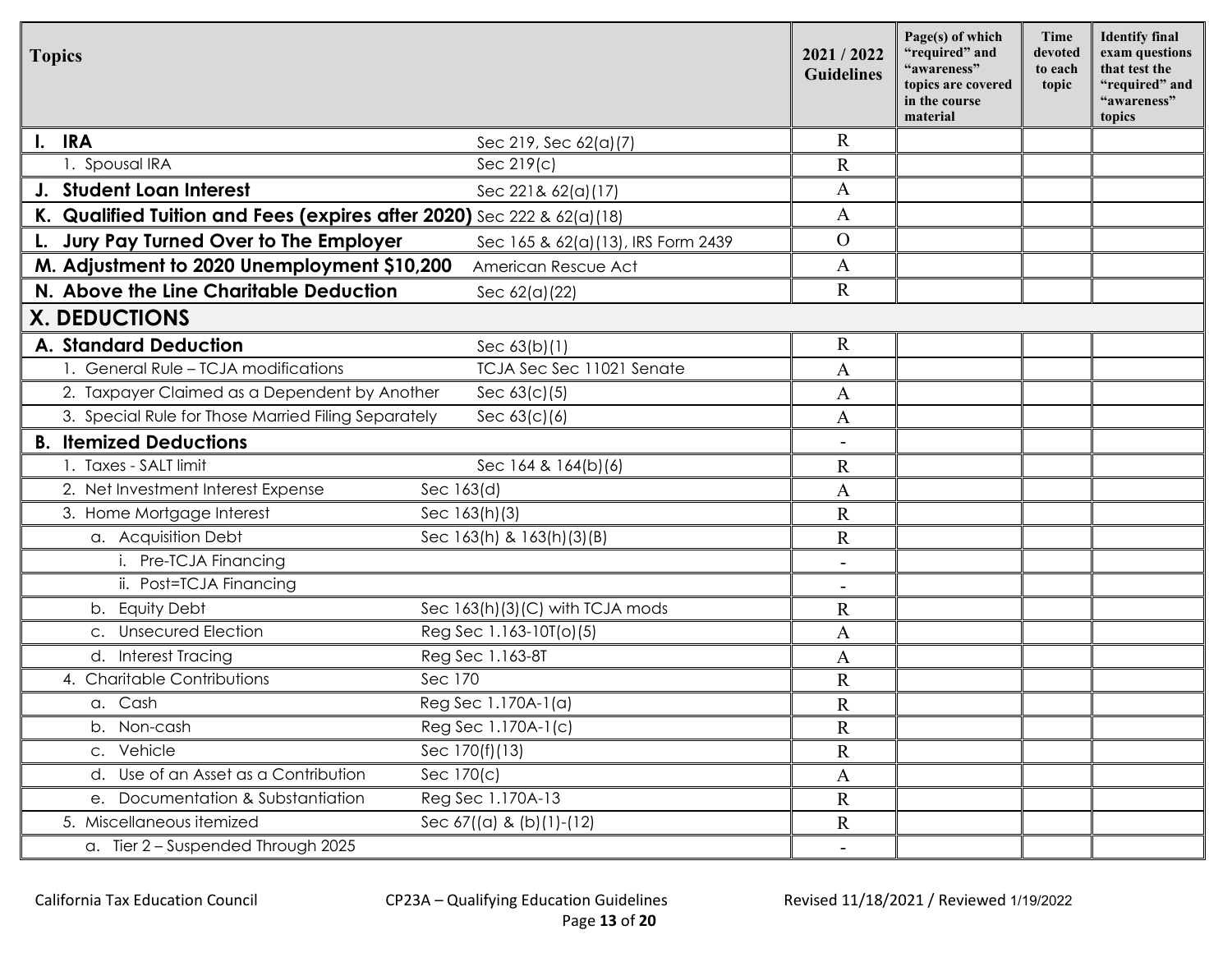| <b>Topics</b>                                                       |                                   | 2021/2022<br><b>Guidelines</b> | Page(s) of which<br>"required" and<br>"awareness"<br>topics are covered<br>in the course<br>material | Time<br>devoted<br>to each<br>topic | <b>Identify final</b><br>exam questions<br>that test the<br>"required" and<br>"awareness"<br>topics |
|---------------------------------------------------------------------|-----------------------------------|--------------------------------|------------------------------------------------------------------------------------------------------|-------------------------------------|-----------------------------------------------------------------------------------------------------|
| b. Tier 1 No 2% Limit                                               |                                   |                                |                                                                                                      |                                     |                                                                                                     |
| Deduction for Estate Tax (Re IRD)                                   | Sec $691(c)$                      | A                              |                                                                                                      |                                     |                                                                                                     |
| Deductions on Trust or Estate Termination<br>ii.                    | Sec 691(b)                        | $\mathbf{O}$                   |                                                                                                      |                                     |                                                                                                     |
| Amortization of Bond Premium<br>iii.                                | Sec 171(b)                        | $\mathcal{O}$                  |                                                                                                      |                                     |                                                                                                     |
| iv. Gambling Losses                                                 | Sec 165(d)                        | A                              |                                                                                                      |                                     |                                                                                                     |
| v. Claim of Right                                                   | Sec 1341                          | A                              |                                                                                                      |                                     |                                                                                                     |
| vi. Unrecovered Investment - Annuity/Pension Sec 72(b)(2),(3) & (4) |                                   | A                              |                                                                                                      |                                     |                                                                                                     |
| vii. Phase-out - Suspended though 2025                              | Sec 68                            | A                              |                                                                                                      |                                     |                                                                                                     |
| <b>XI. CREDITS</b>                                                  |                                   |                                |                                                                                                      |                                     |                                                                                                     |
| A. Nonrefundable                                                    |                                   | $\overline{\phantom{a}}$       |                                                                                                      |                                     |                                                                                                     |
| 1. Child & Dependent Care Credit                                    | Sec 21                            | $\mathbf R$                    |                                                                                                      |                                     |                                                                                                     |
| 2. Credit for the Elderly and Disabled                              | Sec 22                            | A                              |                                                                                                      |                                     |                                                                                                     |
| 3. Adoption Credit                                                  | Sec 23                            | A                              |                                                                                                      |                                     |                                                                                                     |
| 4. Child and Other Tax Credit                                       | Sec 24, Pub 972                   | A                              |                                                                                                      |                                     |                                                                                                     |
| 5. Interest on Certain Home Mortgages                               | Sec 25                            | A                              |                                                                                                      |                                     |                                                                                                     |
| 6. Education Credits                                                | Sec 25A, Reg Sec 1.25A-5, Pub 970 | $\mathbf R$                    |                                                                                                      |                                     |                                                                                                     |
| a. American Opportunity (Partially refundable)                      | Sec 25A                           | $\mathbb{R}$                   |                                                                                                      |                                     |                                                                                                     |
| b. Lifetime Learning Credits                                        | Sec 25A                           | $\mathbf R$                    |                                                                                                      |                                     |                                                                                                     |
| 7. Qualified Retirement Savers Credit                               | Sec 25B                           | A                              |                                                                                                      |                                     |                                                                                                     |
| 8. Nonbusiness Energy Property Credit                               | Sec 25C Sunsets after 2020        | A                              |                                                                                                      |                                     |                                                                                                     |
| 9. Residential Energy Efficient Property (Solar, etc.)              | Sec 25D                           | A                              |                                                                                                      |                                     |                                                                                                     |
| <b>B. Payments and Refundable credits</b>                           |                                   |                                |                                                                                                      |                                     |                                                                                                     |
| 1. Tax Withheld                                                     | Sec 31                            | $\mathbf R$                    |                                                                                                      |                                     |                                                                                                     |
| 2. Earned Income Credit                                             | Sec 32, Pub 596                   | $\mathbf R$                    |                                                                                                      |                                     |                                                                                                     |
| a. Earned Income                                                    | Sec 32, Pub 596                   | $\mathbf R$                    |                                                                                                      |                                     |                                                                                                     |
| b. Credit Disallowance                                              | Sec 32, Pub 596                   | $\mathbf{R}$                   |                                                                                                      |                                     |                                                                                                     |
| c. 2 or More Qualifying Individuals - Same Child                    | Sec 32, Pub 596                   | $\mathbf R$                    |                                                                                                      |                                     |                                                                                                     |
| Denial Due to Fraud<br>d.                                           | Sec $32(k)$                       | ${\bf R}$                      |                                                                                                      |                                     |                                                                                                     |
| e. EIC Credit Recertification                                       | Sec 32(k)(1)(B)                   | $\mathbf{A}$                   |                                                                                                      |                                     |                                                                                                     |
| Due Diligence<br>f.                                                 | Form 8867                         | $\mathbf R$                    |                                                                                                      |                                     |                                                                                                     |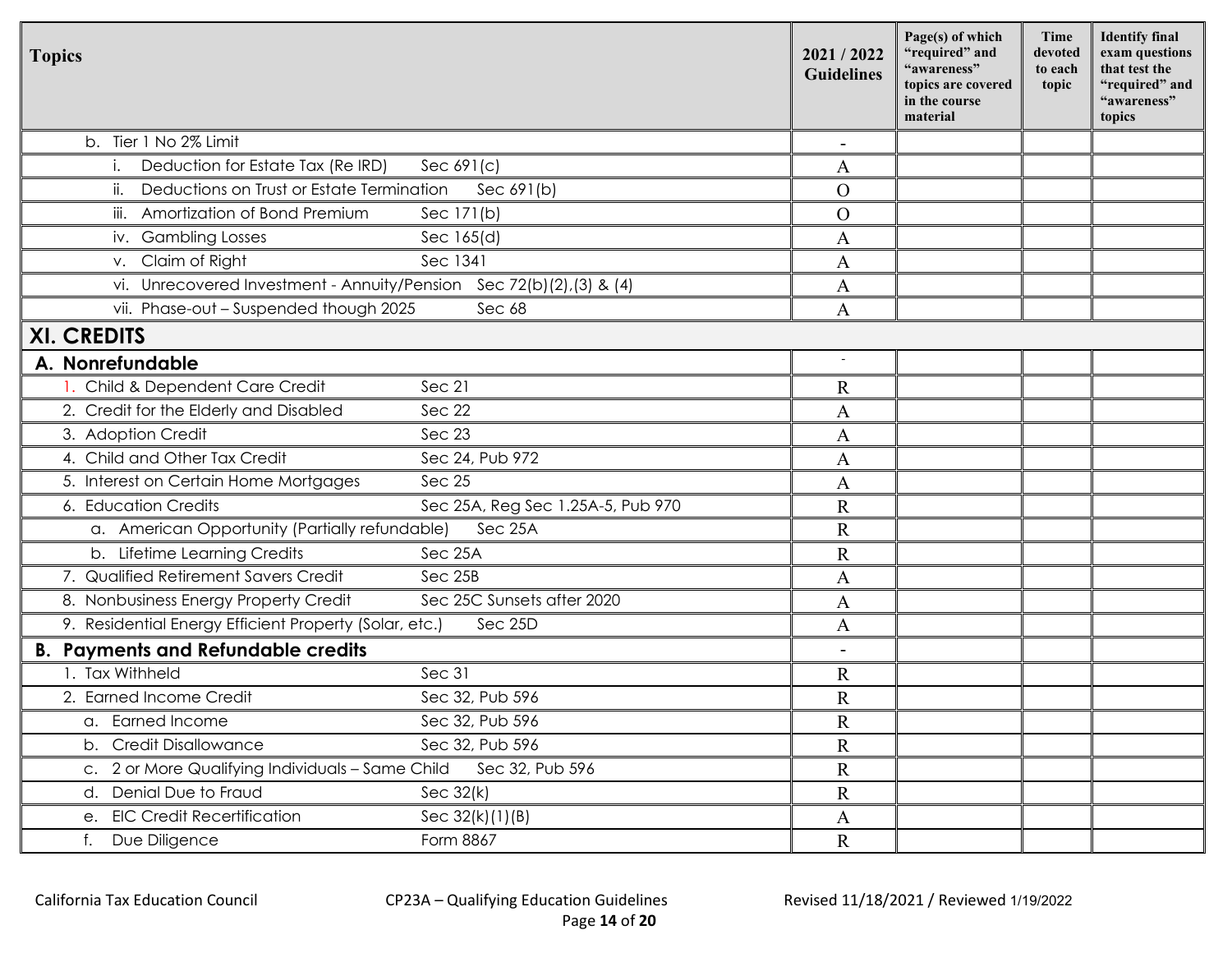| <b>Topics</b>                                                                     |                                                                                             | 2021/2022<br><b>Guidelines</b> | Page(s) of which<br>"required" and<br>"awareness"<br>topics are covered<br>in the course<br>material | Time<br>devoted<br>to each<br>topic | <b>Identify final</b><br>exam questions<br>that test the<br>"required" and<br>"awareness"<br>topics |
|-----------------------------------------------------------------------------------|---------------------------------------------------------------------------------------------|--------------------------------|------------------------------------------------------------------------------------------------------|-------------------------------------|-----------------------------------------------------------------------------------------------------|
| 3. Certain uses of Gas & Fuel Taxes for a Farm Sec 34                             |                                                                                             | A                              |                                                                                                      |                                     |                                                                                                     |
| 4. Premium Tax Credit                                                             | Sec 36B                                                                                     | $\mathbf R$                    |                                                                                                      |                                     |                                                                                                     |
|                                                                                   | a. Repayment of excess Advance Premium Tax Credit suspended-American Rescue Act             | A                              |                                                                                                      |                                     |                                                                                                     |
| 5. First time Home Buyer Credit (Repayment)                                       | Sec 36                                                                                      | A                              |                                                                                                      |                                     |                                                                                                     |
| 6. Overpayments of Tax                                                            | Sec 37 & 6401                                                                               | $\mathbf{A}$                   |                                                                                                      |                                     |                                                                                                     |
| 7. Child Tax Credit - 2021 American Rescue Act - Increased, Advanced & Refundable |                                                                                             | $\mathbf R$                    |                                                                                                      |                                     |                                                                                                     |
| 8. Recovery Rebate Credit 2021 - Rebate #3 - American Rescue Act                  |                                                                                             | $\mathbb{R}$                   |                                                                                                      |                                     |                                                                                                     |
| 9. Employee Retention Credit - Refundable IRS Notices 2021-40 and 2021-23-ARA     |                                                                                             | $\mathbf R$                    |                                                                                                      |                                     |                                                                                                     |
| 10. General Business Credit                                                       | Sec 38                                                                                      | A                              |                                                                                                      |                                     |                                                                                                     |
| C. Other Credits                                                                  |                                                                                             |                                |                                                                                                      |                                     |                                                                                                     |
| 1. Foreign Tax                                                                    | Sec 27 & 901                                                                                | $\mathbf{A}$                   |                                                                                                      |                                     |                                                                                                     |
| 2. Alternative Fuel Vehicle Credit                                                | Sec 30B                                                                                     | $\overline{O}$                 |                                                                                                      |                                     |                                                                                                     |
| 3. Alternative fuel vehicle refueling property credit                             | Sec 30C                                                                                     | $\overline{O}$                 |                                                                                                      |                                     |                                                                                                     |
| 4. Plug-in Electric Vehicle (4-wheel)                                             | Sec 30D                                                                                     | A                              |                                                                                                      |                                     |                                                                                                     |
| 5. Pension Start Up Credit                                                        | Sec 45E                                                                                     | $\overline{O}$                 |                                                                                                      |                                     |                                                                                                     |
| 6. AMT Tax Credit - For AMT Paid in Prior Year                                    | Sec 53                                                                                      | $\mathbf{A}$                   |                                                                                                      |                                     |                                                                                                     |
| 7. Work Opportunity Credit                                                        | Sec 51 & 52                                                                                 | A                              |                                                                                                      |                                     |                                                                                                     |
| 8. Research Credit                                                                | Sec 41                                                                                      | A                              |                                                                                                      |                                     |                                                                                                     |
| 9. Recovery Rebate Credit I & 2 2020                                              | Sec 6428                                                                                    | Α                              |                                                                                                      |                                     |                                                                                                     |
|                                                                                   | XII. STATE OF CALIFORNIA CONCERNS (CAN BE INTEGRATED INTO THE MATERIAL COVERING EACH TOPIC) |                                |                                                                                                      |                                     |                                                                                                     |
| A. Residency Requirements                                                         |                                                                                             |                                |                                                                                                      |                                     |                                                                                                     |
| 1. 9-month & 6-month Presumption                                                  |                                                                                             | $\mathbf R$                    |                                                                                                      |                                     |                                                                                                     |

| 2. Out of State Safe Harbor Under Employment Contract 546-Day Rule     |  |  |
|------------------------------------------------------------------------|--|--|
| 3. Numerous Factors for Determining Residency                          |  |  |
| B. Filing Requirements – Resident, Part-Year Resident and Non-Resident |  |  |
| Gross Income & CA AGI                                                  |  |  |
| a. Gross Profit & Gross Receipts (Business, Rental & Stock Sales)      |  |  |
| Business Licenses                                                      |  |  |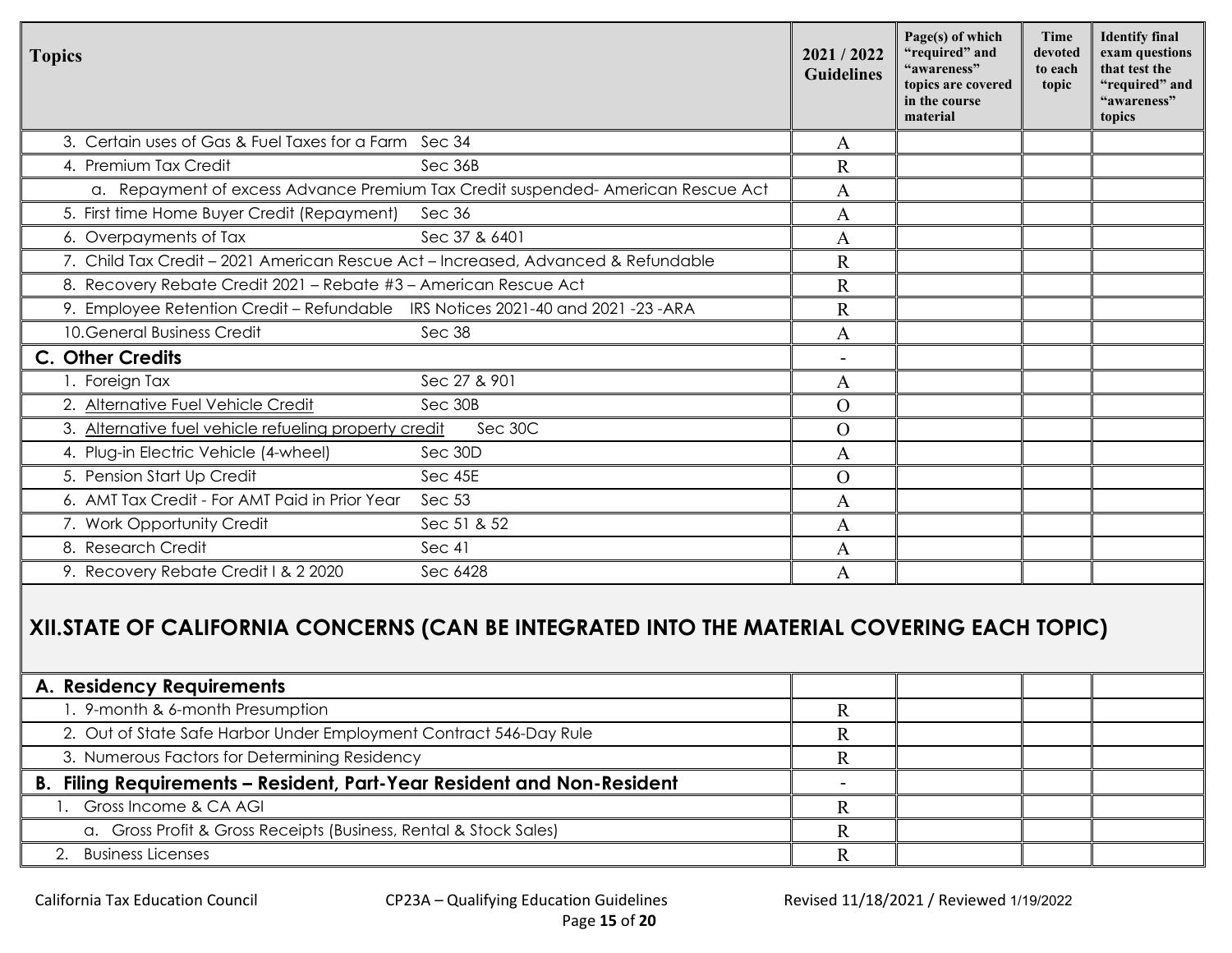| <b>Topics</b>                                                                              | 2021/2022<br><b>Guidelines</b> | Page(s) of which<br>"required" and<br>"awareness"<br>topics are covered<br>in the course<br>material | Time<br>devoted<br>to each<br>topic | <b>Identify final</b><br>exam questions<br>that test the<br>"required" and<br>"awareness"<br>topics |
|--------------------------------------------------------------------------------------------|--------------------------------|------------------------------------------------------------------------------------------------------|-------------------------------------|-----------------------------------------------------------------------------------------------------|
| Moves Into and Out of CA<br>3.                                                             | A                              |                                                                                                      |                                     |                                                                                                     |
| a. Moving Expenses - CA Non-Conformity TCJA                                                | R                              |                                                                                                      |                                     |                                                                                                     |
| <b>C. Community Property</b>                                                               | $\mathbf{A}$                   |                                                                                                      |                                     |                                                                                                     |
| When the law of community property begins & ends                                           | $\mathbb{R}$                   |                                                                                                      |                                     |                                                                                                     |
| Income subject to the law of community property<br>2.                                      | $\mathbf R$                    |                                                                                                      |                                     |                                                                                                     |
| Where one spouse lives in California & one spouse lives in a Separate Property State<br>3. | A                              |                                                                                                      |                                     |                                                                                                     |
| Commingled property<br>4.                                                                  | $\mathbb{R}$                   |                                                                                                      |                                     |                                                                                                     |
| Effectiveness of pre-nuptial agreement<br>5.                                               | A                              |                                                                                                      |                                     |                                                                                                     |
| Application to Registered Domestic Partners<br>6.                                          | $\mathbb{R}$                   |                                                                                                      |                                     |                                                                                                     |
| D. Filing Status Differences Between State and Federal                                     |                                |                                                                                                      |                                     |                                                                                                     |
| <b>Registered Domestic Partners</b>                                                        | $\mathbb{R}$                   |                                                                                                      |                                     |                                                                                                     |
| a. CA Non-Conformity MFJ & Federal Single                                                  | A                              |                                                                                                      |                                     |                                                                                                     |
| <b>Military Spouse Issues</b><br>2.                                                        | A                              |                                                                                                      |                                     |                                                                                                     |
| Nonresident spouse with no CA source income<br>3.                                          | $\mathbf{A}$                   |                                                                                                      |                                     |                                                                                                     |
| Common law marriages - CA Non-Conformity<br>4.                                             | A                              |                                                                                                      |                                     |                                                                                                     |
| <b>E. Standard Deduction</b>                                                               | $\mathbf R$                    |                                                                                                      |                                     |                                                                                                     |
| <b>Personal Exemption Credit</b>                                                           | $\bf R$                        |                                                                                                      |                                     |                                                                                                     |
| G. Dependents                                                                              |                                |                                                                                                      |                                     |                                                                                                     |
| 1. Filing Requirements                                                                     | $\mathbb{R}$                   |                                                                                                      |                                     |                                                                                                     |
| 2. Kiddie Tax - CA Non-Conformity with TCJA (FTB Form 3800)                                | $\mathbb{R}$                   |                                                                                                      |                                     |                                                                                                     |
| H. California Adjustments - Conformity issues                                              | $\bf R$                        |                                                                                                      |                                     |                                                                                                     |
| 1. Educator Expenses CA Non-Conformity                                                     | Ξ.                             |                                                                                                      |                                     |                                                                                                     |
| 2. Unemployment benefits and Paid Family Leave Benefits                                    |                                |                                                                                                      |                                     |                                                                                                     |
| 3. California lottery winnings                                                             | $\overline{\phantom{a}}$       |                                                                                                      |                                     |                                                                                                     |
| 4. Interest on US Govt Securities & California Municipal Bond Earnings                     |                                |                                                                                                      |                                     |                                                                                                     |
| 5. Above the Line Charitable Contribution (2020) California Non-Conformity                 |                                |                                                                                                      |                                     |                                                                                                     |
| 6. California state income tax refund                                                      | Ξ.                             |                                                                                                      |                                     |                                                                                                     |
| 7. Social Security Benefits                                                                |                                |                                                                                                      |                                     |                                                                                                     |
| 8. Railroad Retirement Tiers   & II                                                        |                                |                                                                                                      |                                     |                                                                                                     |
| 9. Alimony - California Non-Conformity TC&JA                                               |                                |                                                                                                      |                                     |                                                                                                     |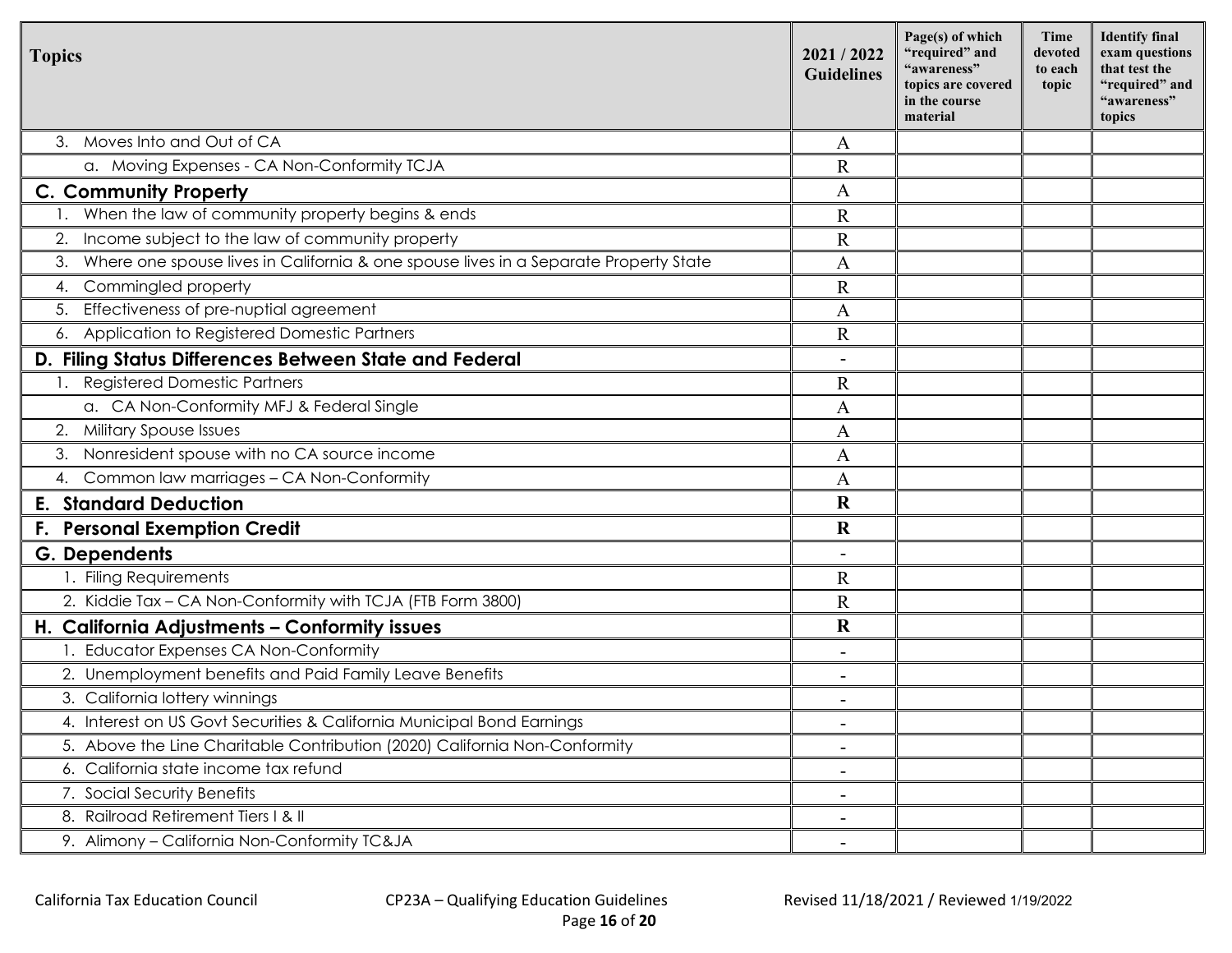| <b>Topics</b>                                                                           | 2021/2022<br><b>Guidelines</b> | Page(s) of which<br>"required" and<br>"awareness"<br>topics are covered<br>in the course<br>material | Time<br>devoted<br>to each<br>topic | <b>Identify final</b><br>exam questions<br>that test the<br>"required" and<br>"awareness"<br>topics |
|-----------------------------------------------------------------------------------------|--------------------------------|------------------------------------------------------------------------------------------------------|-------------------------------------|-----------------------------------------------------------------------------------------------------|
| 10. Long Term Capital Gain - CA does not have LTCG                                      |                                |                                                                                                      |                                     |                                                                                                     |
| <b>Itemized Deductions</b>                                                              | $\bf R$                        |                                                                                                      |                                     |                                                                                                     |
| 1. Itemizing on California but not Federal                                              | $\overline{\phantom{a}}$       |                                                                                                      |                                     |                                                                                                     |
| 2. Charitable Contribution AGI Limit CA Non-Conformity & CARES Act                      | -                              |                                                                                                      |                                     |                                                                                                     |
| 3. Investment Interest Adjustments - No Foreign Tax Deduction-California Non-Conformity | -                              |                                                                                                      |                                     |                                                                                                     |
| 4. State Tax Deduction - No "\$10,000 SALT Limitation"                                  |                                |                                                                                                      |                                     |                                                                                                     |
| 5. Mortgage Interest - CA Non-Conformity - Retains Pre-TCJA Limits                      | $\qquad \qquad \blacksquare$   |                                                                                                      |                                     |                                                                                                     |
| 6. Miscellaneous itemized - Tier 2 - 2% limit - CA Follows Pre-TCJA Deductions          | ۰                              |                                                                                                      |                                     |                                                                                                     |
| a. Employee Business Expenses                                                           | $\overline{\phantom{a}}$       |                                                                                                      |                                     |                                                                                                     |
| b. Tax Preparation Fees                                                                 |                                |                                                                                                      |                                     |                                                                                                     |
| Claim of Right - Sec 1341 \$3,000 or Less<br>$C_{\bullet}$                              | $\qquad \qquad \blacksquare$   |                                                                                                      |                                     |                                                                                                     |
| d. Legal Fees - Sec 212(1), (2), & (3)                                                  | $\overline{\phantom{a}}$       |                                                                                                      |                                     |                                                                                                     |
| e. Investment Expenses                                                                  |                                |                                                                                                      |                                     |                                                                                                     |
| 7. SALT Cap \$10,000 Limit Workaround - AB 150 - SALT Paid at Business Entity Level     | $\mathbf{R}$                   |                                                                                                      |                                     |                                                                                                     |
| 8. Itemized Deduction Phase-Out - Limit and Itemized Deductions - TCJA Suspension       | $\overline{\phantom{a}}$       |                                                                                                      |                                     |                                                                                                     |
| Other conformity issues-California Non-Conformity-Taxpayer First Act of 2019            | $\overline{\phantom{a}}$       |                                                                                                      |                                     |                                                                                                     |
| 1. Health Savings Accounts                                                              | A                              |                                                                                                      |                                     |                                                                                                     |
| 2. AMT                                                                                  | $\mathbf{A}$                   |                                                                                                      |                                     |                                                                                                     |
| a. Tax Rates                                                                            | A                              |                                                                                                      |                                     |                                                                                                     |
| b. Exemption for Small Business                                                         |                                |                                                                                                      |                                     |                                                                                                     |
| 3. California Qualified Stock Options                                                   | $\mathbf{A}$                   |                                                                                                      |                                     |                                                                                                     |
| 4. Employer Provided Transportation Benefits - CA differences                           | $\mathbf{A}$                   |                                                                                                      |                                     |                                                                                                     |
| 5. Expenses                                                                             |                                |                                                                                                      |                                     |                                                                                                     |
| a. Cannabis - 2020 Full Expense Deductions - California Non-conformity                  | A                              |                                                                                                      |                                     |                                                                                                     |
| b. Entertainment Expenses (Club Dues)                                                   | Α                              |                                                                                                      |                                     |                                                                                                     |
| c. Expense Disallowance for Substandard Housing                                         | A                              |                                                                                                      |                                     |                                                                                                     |
| d. Family Support Payments - Pre-TCJA R ules - IRC secs 71 & 215 apply                  | $\mathbf{A}$                   |                                                                                                      |                                     |                                                                                                     |
| 6. American Rescue Act - CA Non-Conformity - 03/2021 - CA Automatic AGI Adjustment      | $\mathbf{A}$                   |                                                                                                      |                                     |                                                                                                     |
| 7. California Golden State Stimulus   & II (GSS) SB 139                                 | $\mathbf{A}$                   |                                                                                                      |                                     |                                                                                                     |
| 8. Losses                                                                               |                                |                                                                                                      |                                     |                                                                                                     |
| a. Net operating losses - California Non-Conformity                                     | $\mathbf{A}$                   |                                                                                                      |                                     |                                                                                                     |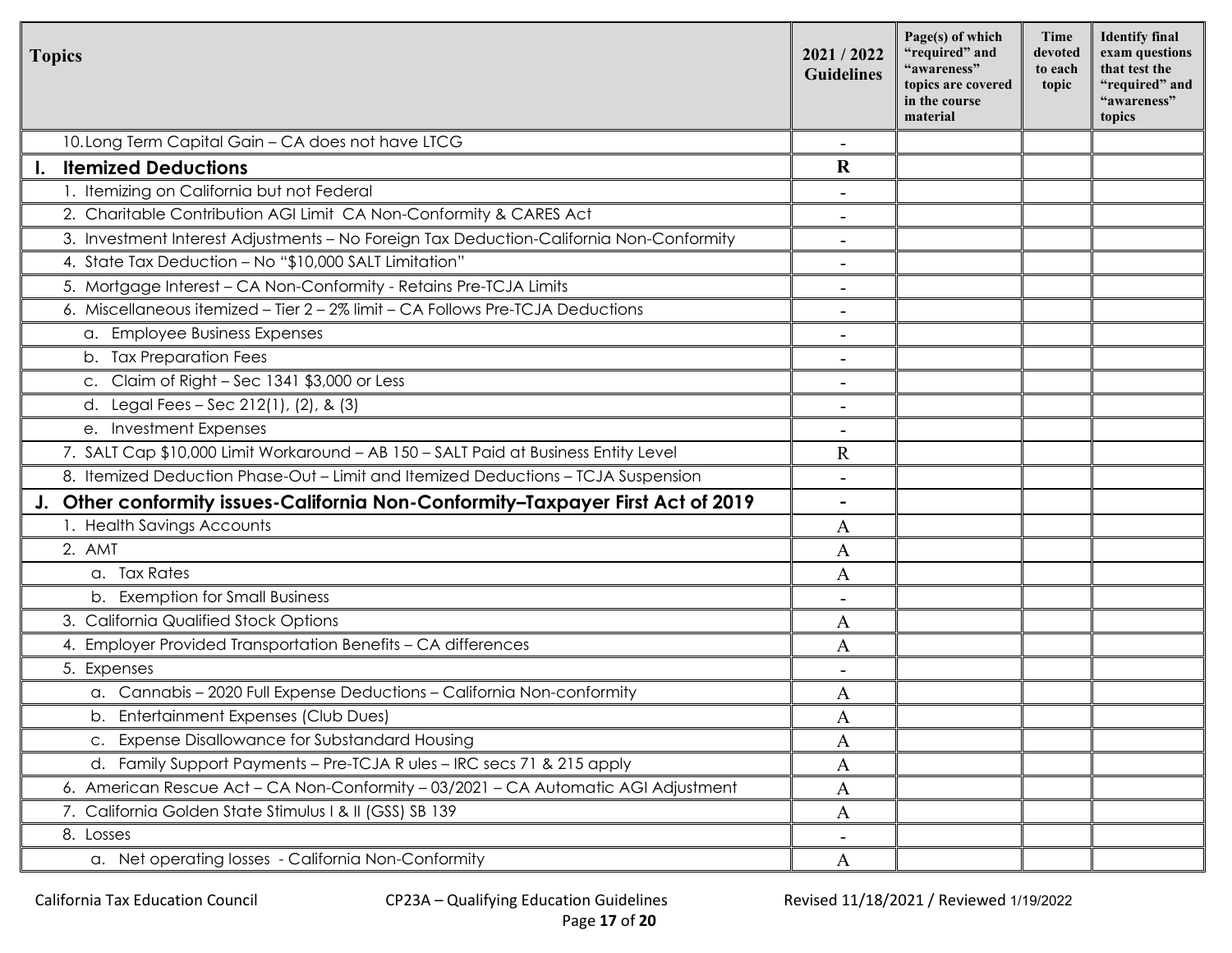| <b>Topics</b>                                                                                   | 2021/2022<br><b>Guidelines</b> | Page(s) of which<br>"required" and<br>"awareness"<br>topics are covered<br>in the course<br>material | Time<br>devoted<br>to each<br>topic | <b>Identify final</b><br>exam questions<br>that test the<br>"required" and<br>"awareness"<br>topics |
|-------------------------------------------------------------------------------------------------|--------------------------------|------------------------------------------------------------------------------------------------------|-------------------------------------|-----------------------------------------------------------------------------------------------------|
| b. Casualty & theft losses - California Non-Conformity                                          | A                              |                                                                                                      |                                     |                                                                                                     |
| K. IRA differences                                                                              |                                |                                                                                                      |                                     |                                                                                                     |
| 1. Differences in basis                                                                         | A                              |                                                                                                      |                                     |                                                                                                     |
| 2. Difference in phase out (starting in 2007)                                                   | A                              |                                                                                                      |                                     |                                                                                                     |
| <b>Sales and exchanges</b>                                                                      | $\blacksquare$                 |                                                                                                      |                                     |                                                                                                     |
| 1. Capital gains tax rate - California Non-Conformity                                           | A                              |                                                                                                      |                                     |                                                                                                     |
| 2. Withholding on sales of real property                                                        | R                              |                                                                                                      |                                     |                                                                                                     |
| 3. 1031 Additional California Tax Form 3840 - California Non-Conformity                         | $\mathbf{A}$                   |                                                                                                      |                                     |                                                                                                     |
| M. Credits California Non-Conformity                                                            |                                |                                                                                                      |                                     |                                                                                                     |
| 1. Earned Income tax Credit                                                                     | $\mathbf R$                    |                                                                                                      |                                     |                                                                                                     |
| 2. Joint custody Head of Household                                                              | R                              |                                                                                                      |                                     |                                                                                                     |
| 3. Credit for employer child & dependent care expenses                                          | $\mathbf R$                    |                                                                                                      |                                     |                                                                                                     |
| 4. Young Child Tax Credit                                                                       | $\mathbf R$                    |                                                                                                      |                                     |                                                                                                     |
| 5. Child & Dependent Care Expenses Credit                                                       | $\mathbf R$                    |                                                                                                      |                                     |                                                                                                     |
| 6. Qualified senior head of household                                                           | A                              |                                                                                                      |                                     |                                                                                                     |
| 7. California Competes Credit                                                                   | $\mathbf{A}$                   |                                                                                                      |                                     |                                                                                                     |
| 8. Excess state disability insurance                                                            | $\mathbf{A}$                   |                                                                                                      |                                     |                                                                                                     |
| 9. Adoption credit                                                                              | A                              |                                                                                                      |                                     |                                                                                                     |
| 10. Credit for taxes paid to other states                                                       | A                              |                                                                                                      |                                     |                                                                                                     |
| 11. Renters credit                                                                              | $\mathbf{A}$                   |                                                                                                      |                                     |                                                                                                     |
| 12. Homeless Hiring Tax Credit (AB) 150 (HHTC)                                                  | $\mathbf{A}$                   |                                                                                                      |                                     |                                                                                                     |
| 13. Main Street Business Tax Credit   & II (AB) 150 & AB 1447 -Small Business Hiring Tax Credit | $\mathbf{A}$                   |                                                                                                      |                                     |                                                                                                     |
| 14. Hiring Credit for Small Businesses                                                          | A                              |                                                                                                      |                                     |                                                                                                     |
| 15.R & D Credit CA - Non-Conformity to R & D Credit                                             | A                              |                                                                                                      |                                     |                                                                                                     |
| N. Estimated taxes                                                                              |                                |                                                                                                      |                                     |                                                                                                     |
| 1. Number and percent of payments -CA Non-Conformity                                            | A                              |                                                                                                      |                                     |                                                                                                     |
| 2. Underpayment safe harbors                                                                    | A                              |                                                                                                      |                                     |                                                                                                     |
| O. Penalties                                                                                    |                                |                                                                                                      |                                     |                                                                                                     |
| 1. IRS First Time Abatement - CA Non-Conformity                                                 | A                              |                                                                                                      |                                     |                                                                                                     |
| 2. Late Filing - Minimum Penalty - CA Non-Conformity                                            | $\mathbf{A}$                   |                                                                                                      |                                     |                                                                                                     |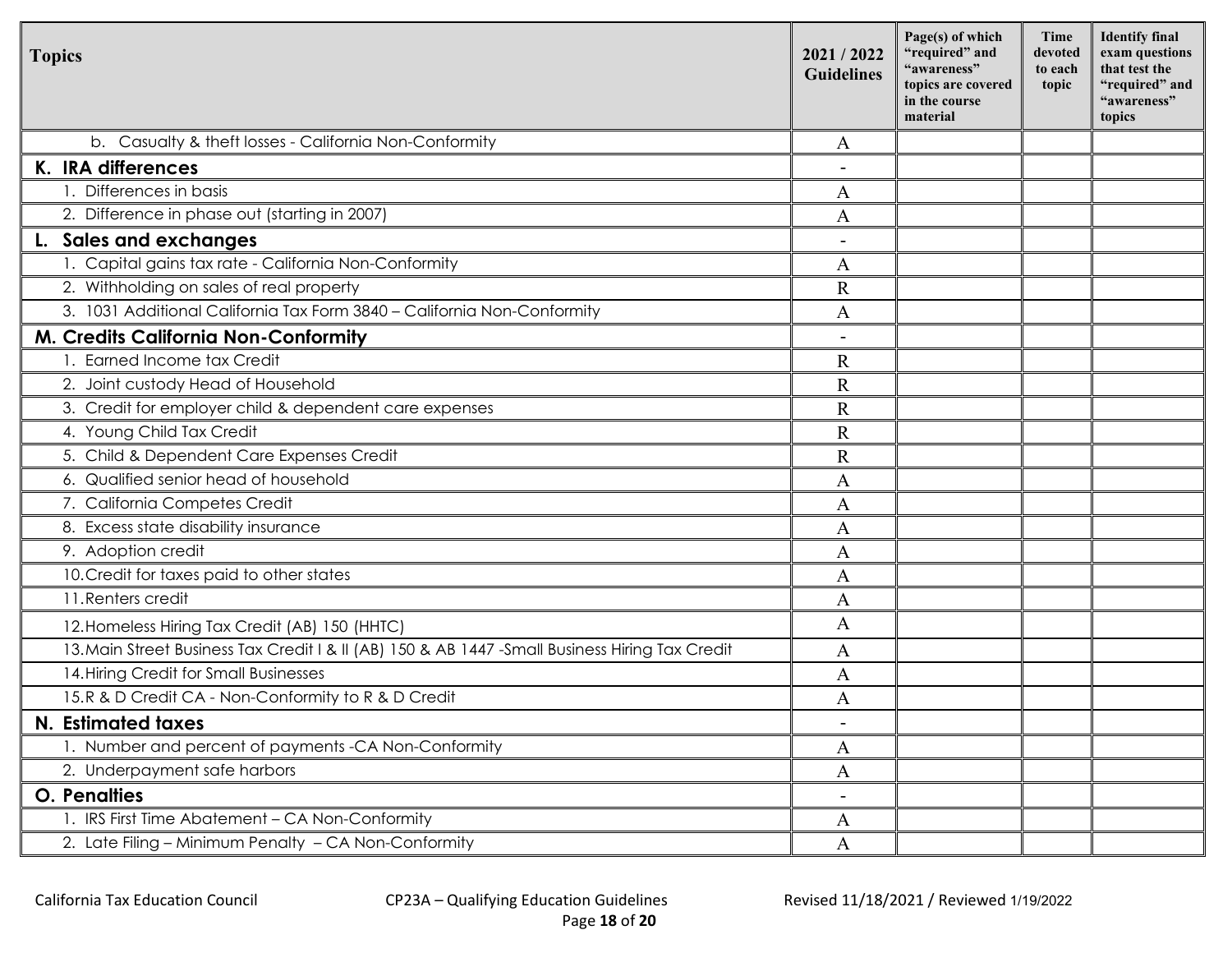| <b>Topics</b>                                                             | 2021/2022<br><b>Guidelines</b> | Page(s) of which<br>"required" and<br>"awareness"<br>topics are covered<br>in the course<br>material | Time<br>devoted<br>to each<br>topic | <b>Identify final</b><br>exam questions<br>that test the<br>"required" and<br>"awareness"<br>topics |
|---------------------------------------------------------------------------|--------------------------------|------------------------------------------------------------------------------------------------------|-------------------------------------|-----------------------------------------------------------------------------------------------------|
| 3. Late Payment of Tax - CA Non-Conformity                                | A                              |                                                                                                      |                                     |                                                                                                     |
| 4. Cost Recovery Fees                                                     | A                              |                                                                                                      |                                     |                                                                                                     |
| 5. 25% Demand to File Tax Return                                          | $\mathbf{A}$                   |                                                                                                      |                                     |                                                                                                     |
| 6. Non-economic Substance Transaction Understatement Penalty (NEST)       | $\mathbf{A}$                   |                                                                                                      |                                     |                                                                                                     |
| 7. Frivolous Submission and Frivolous Return                              | $\mathbf O$                    |                                                                                                      |                                     |                                                                                                     |
| 8. Due Diligence Preparer Penalty for California Earned Income Tax Credit | $\mathbf R$                    |                                                                                                      |                                     |                                                                                                     |
| 9. California Mandatory E-Pay Penalty                                     | A                              |                                                                                                      |                                     |                                                                                                     |
| 10. New FTB Premium Assistance Subsidy - CA Mandatory Health Insurance    | $\mathbf{A}$                   |                                                                                                      |                                     |                                                                                                     |
| 11. California 2020 Mandatory Health Insurance Penalty                    | A                              |                                                                                                      |                                     |                                                                                                     |
| P. Statute of Limitations                                                 |                                |                                                                                                      |                                     |                                                                                                     |
| 1. General 4 Year California SOL and 3 Year Federal SOL                   | $\mathbf{A}$                   |                                                                                                      |                                     |                                                                                                     |
| 2. Statute on Assessment of Refunds                                       | $\mathbf{A}$                   |                                                                                                      |                                     |                                                                                                     |
| 3. Statute on Final Federal Determinations                                | A                              |                                                                                                      |                                     |                                                                                                     |
| Q. Non-resident issues                                                    | $\overline{\phantom{0}}$       |                                                                                                      |                                     |                                                                                                     |
| 1. Sourcing payments for:                                                 | A                              |                                                                                                      |                                     |                                                                                                     |
| a. Covenant not to compete                                                | $\mathbf{A}$                   |                                                                                                      |                                     |                                                                                                     |
| b. Stock options                                                          | $\Omega$                       |                                                                                                      |                                     |                                                                                                     |
| c. Pensions (moving into and out of state)                                | $\mathbf{A}$                   |                                                                                                      |                                     |                                                                                                     |
| Installment sales<br>d.                                                   | A                              |                                                                                                      |                                     |                                                                                                     |
| e. Like kind exchanges                                                    | A                              |                                                                                                      |                                     |                                                                                                     |
| Income from a trade or business<br>f.                                     | A                              |                                                                                                      |                                     |                                                                                                     |
| 2. Sourcing deductions for nonresidents                                   |                                |                                                                                                      |                                     |                                                                                                     |
| a. Alimony deduction                                                      | A                              |                                                                                                      |                                     |                                                                                                     |
| b. Net operating losses                                                   | A                              |                                                                                                      |                                     |                                                                                                     |
| Passive activity losses<br>$C_{\star}$                                    | A                              |                                                                                                      |                                     |                                                                                                     |
| d. Part year resident                                                     | $\mathbf{A}$                   |                                                                                                      |                                     |                                                                                                     |
| 3. Servicemembers                                                         |                                |                                                                                                      |                                     |                                                                                                     |
| a. Non-California domicile stationed in California                        | $\mathbf{A}$                   |                                                                                                      |                                     |                                                                                                     |
| b. California domiciled stationed outside state                           | $\mathbf{A}$                   |                                                                                                      |                                     |                                                                                                     |
| R. Signature Requirements and E-Filing Requirements                       | ۰                              |                                                                                                      |                                     |                                                                                                     |
| 1. New FTB 3912 Power of Attorney - Active Representatives on File letter | $\mathbf{A}$                   |                                                                                                      |                                     |                                                                                                     |